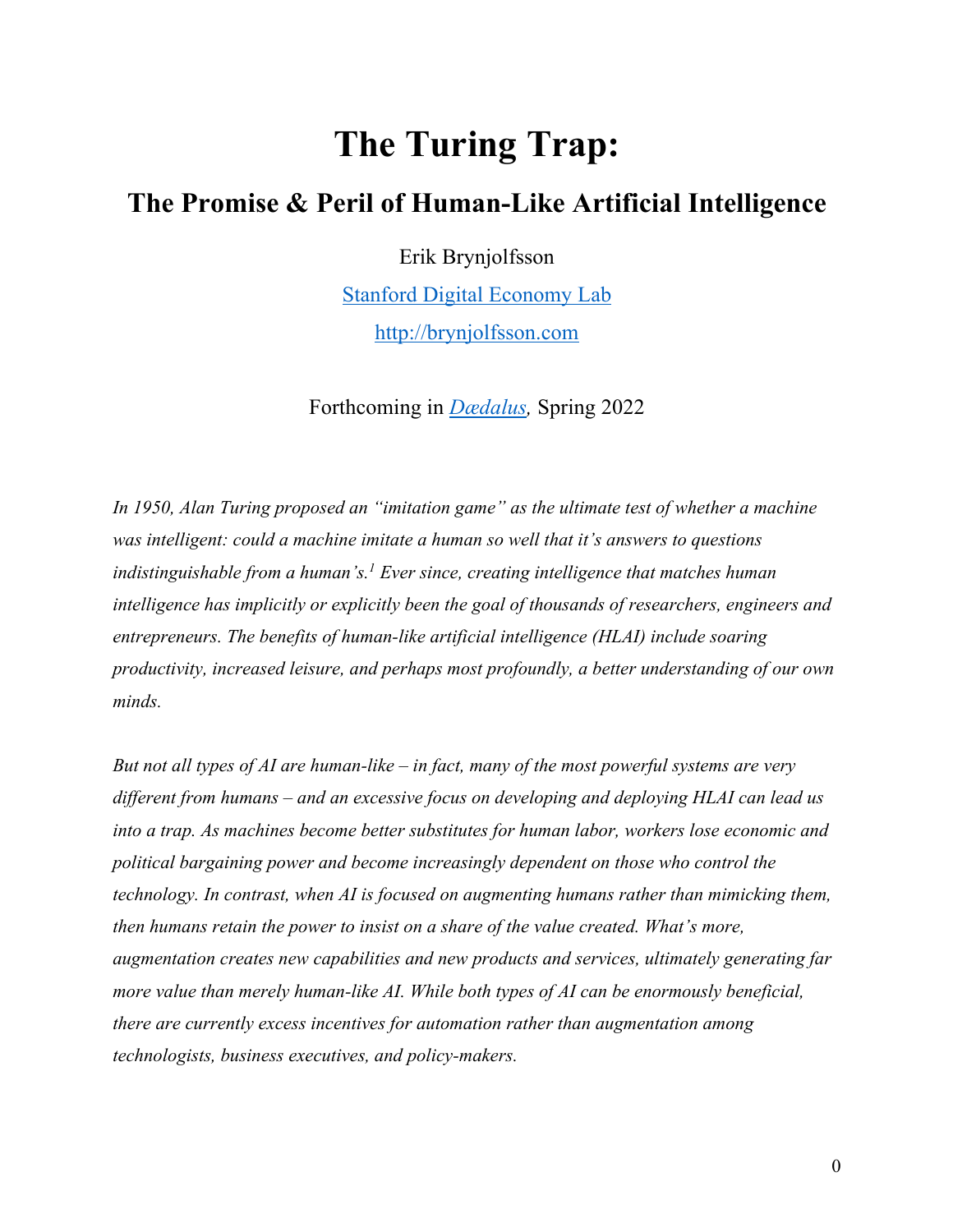lan Turing was far from the first to imagine human-like machines. According to legend, 1.500 years ago, Dædalus constructed humanoid statues that were so lifelike that they moved and spoke by themselves.<sup>2</sup> Nearly every culture has its own stories of human-like machines, from Yanshi's leather man described in the ancient Chinese *Liezi* text to the bronze Talus of the Argonautica and the towering clay *Mokkerkalfe* of Norse mythology. The word robot first appeared in Karel Čapek's influential play *Rossum's Universal Robots* and derives from the Czech word *robota*, meaning servitude or work. In fact, in the first drafts of his play, Čapek named them *labori* until his brother Josef suggested substituting the word robot.3 A

Of course, it is one thing to tell tales about humanoid machines. It is something else to create robots that do real work. For all our ancestors' inspiring stories, we are the first generation to build and deploy real robots in large numbers.4 Dozens of companies are working on robots as human-like, if not more so, as those described in the ancient texts. One might say that technology has advanced sufficiently to become indistinguishable from mythology.<sup>5</sup>

The breakthroughs in robotics depend not merely on more dexterous mechanical hands and legs, and more perceptive synthetic eyes and ears, but also on increasingly human-like artificial intelligence. Powerful AI systems are crossing key thresholds: matching humans in a growing number of fundamental taskssuch as image recognition and speech recognition, with applications from autonomous vehicles and medical diagnosis to inventory management and product recommendations.<sup>6</sup> AI is appearing in more and more products and processes.<sup>7</sup>

These breakthroughs are both fascinating and exhilarating. They also have profound economic implications. Just as earlier general-purpose technologies like the steam engine and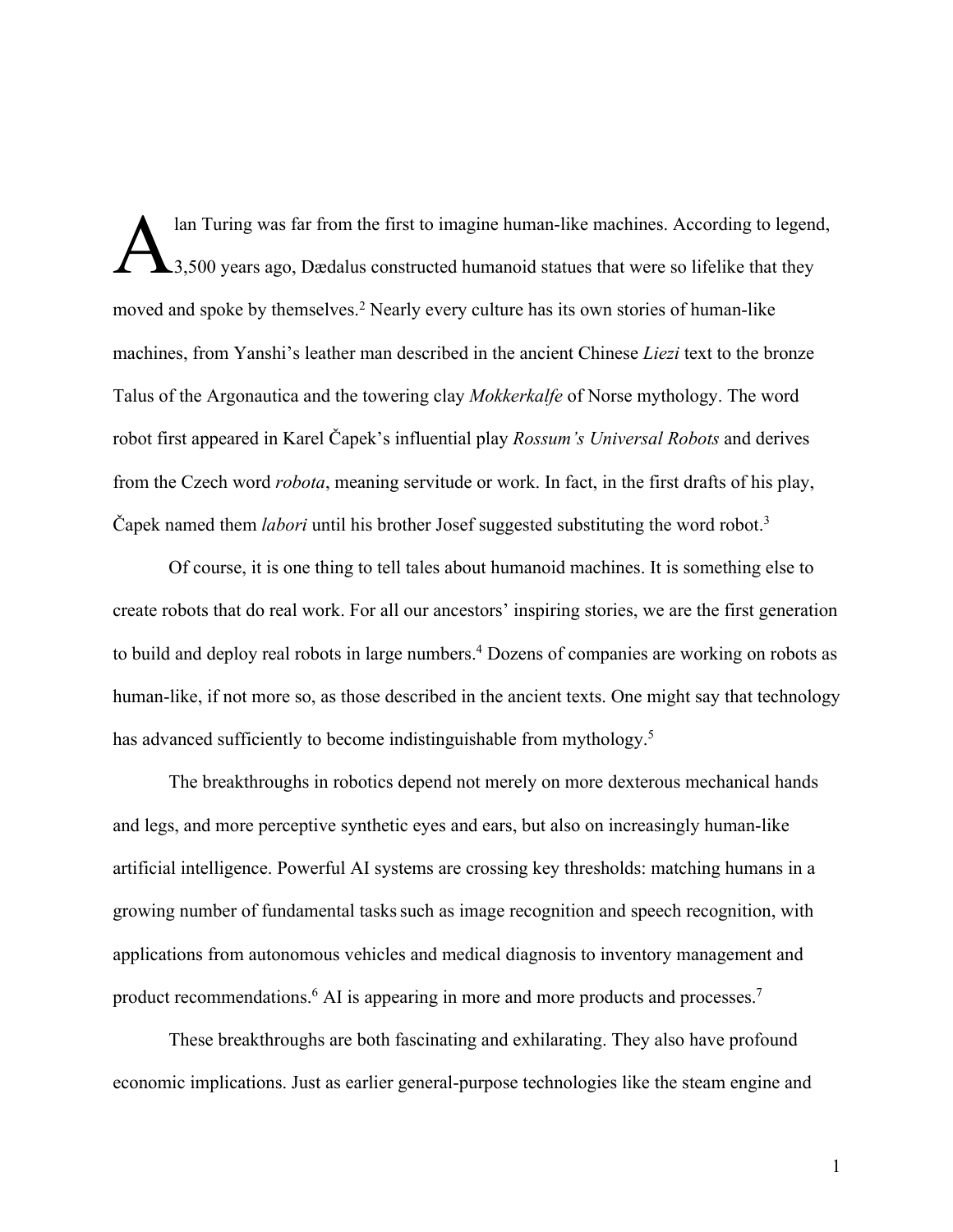electricity catalyzed a restructuring of the economy, our own economy is increasingly transformed by AI. A good case can be made that AI is the most general of all general-purpose technologies: after all, if we can solve the puzzle of intelligence, it would help solve many of the other problems in the world,. And we are making remarkable progress. In the coming decade, machine intelligence will become increasingly powerful and pervasive. We can expect record wealth creation as a result.

Replicating human capabilities is valuable not only because of its practical potential for reducing the need for human labor, but also because it can help us build more robust and flexible forms of intelligence. Whereas domain-specific technologies can often make rapid progress on narrow tasks, they founder when unexpected problems or unusual circumstances arise. That is where human-like intelligence excels. In addition, HLAI could help us understand more about ourselves. We appreciate and comprehend the human mind better when we work to create an artificial one.

Let's look more closely at how HLAI could lead to a realignment of economic and political power.

The distributive effects of AI depend on whether it is primarily used to augment human labor or automate and replace it. When AI augments human capabilities, enabling people to do things they never could before, then humans and machines are complements. Complementarity implies that people remain indispensable for value creation and retain bargaining power in labor markets and in political decision-making. In contrast, when AI replicates and automates existing human capabilities, machines become better substitutes for human labor and workers lose economic and political bargaining power. Entrepreneurs and executives who have access to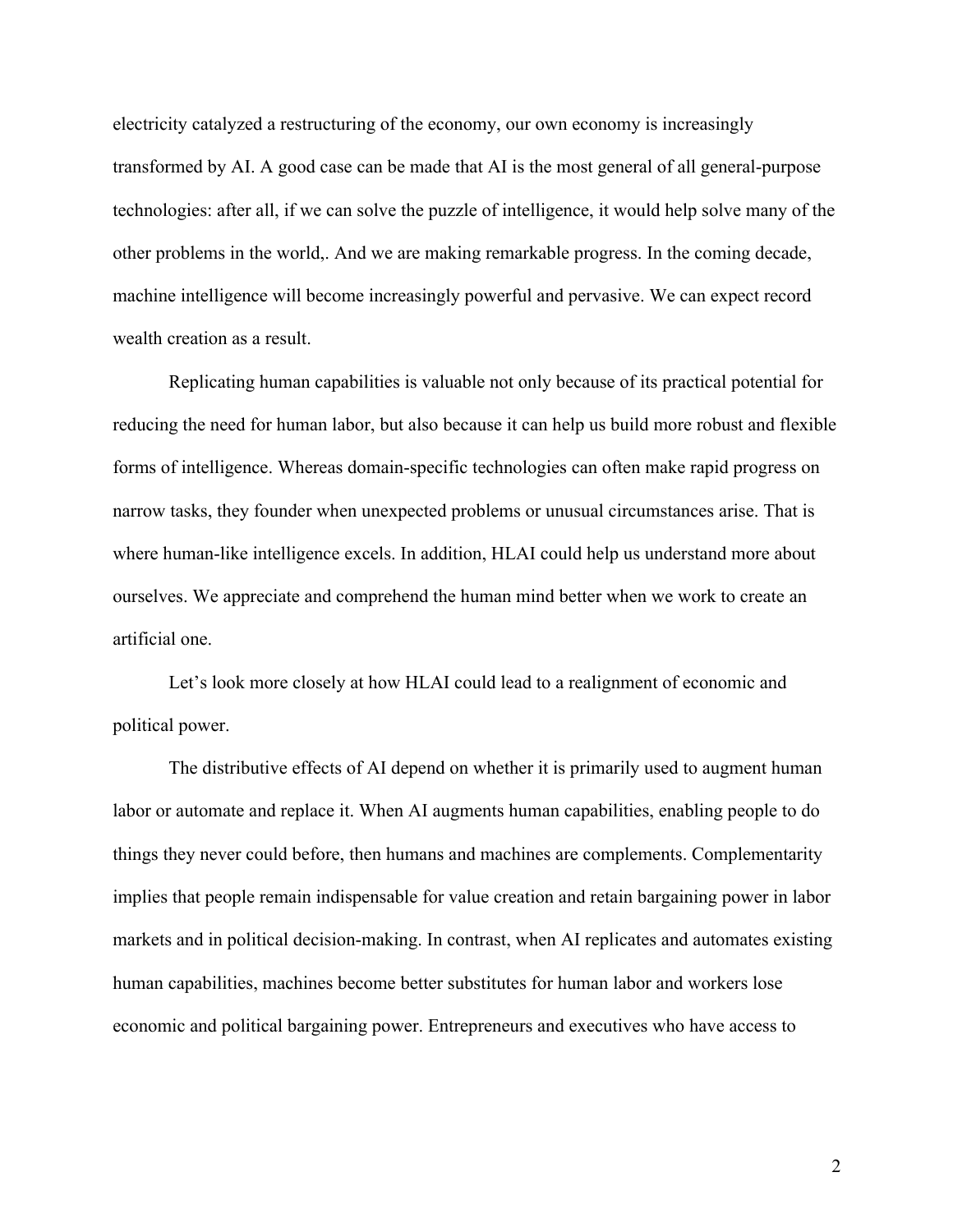machines with capabilities that replicate those of human for a given task can and often will replace humans in those tasks.

A fully automated economy could, in principle, be structured to redistribute the benefits from production widely, even to those who are no longer strictly necessary for value creation. However, the beneficiaries would be in a weak bargaining position to prevent a change in the distribution that left them with little or nothing. They would depend precariously on the decisions of those in control of the technology. This opens the door to increased concentration of wealth and power.

This highlights the promise and the peril of achieving HLAI: building machines designed to pass the Turing Test and other, more sophisticated metrics of human-like intelligence.<sup>8</sup> On the one hand, it is a path to unprecedented wealth, increased leisure, robust intelligence, and even a better understanding of ourselves. On the other hand, if HLAI leads machines to automate rather than augment human labor, it creates the risk of concentrating wealth and power. And with that concentration comes the peril of being trapped in an equilibrium where those without power have no way to improve their outcomes, a situation I call the *Turing Trap*.

The grand challenge of the coming era will be to reap the unprecedented benefits of AI, including its human-like manifestations, while avoiding the Turing Trap. Succeeding in this task requires an understanding of how technological progress affects productivity and inequality, why the Turing Trap is so tempting to different groups, and a vision of how we can do better. \*\*\*

I pioneer Nils Nilsson noted that "achieving real human-level AI would necessarily imply that most of the tasks that humans perform for pay could be automated."<sup>9</sup> In the same article, he called for a focused effort to create such machines, writing that "achieving A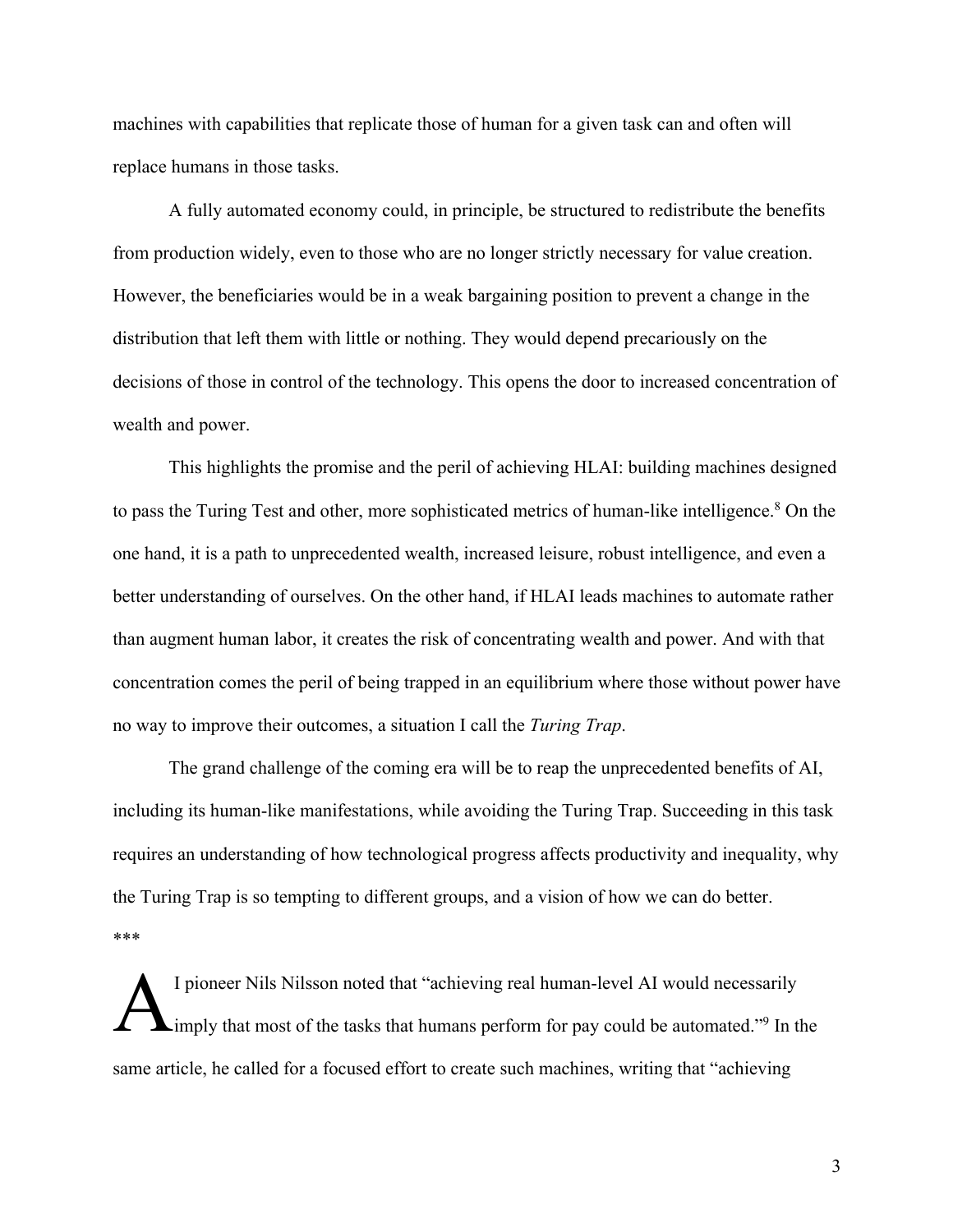human-level AI or 'strong AI' remains the ultimate goal for some researchers" and he contrasted this with "weak AI," which seeks to "build machines that help humans."10 Not surprisingly, given these monikers, work toward "strong AI" attracted many of the best and brightest minds to the quest of–implicitly or explicitly–fully automating human labor, rather than assisting or augmenting it.

For the purposes of this essay, rather than strong versus weak AI, let us use the terms *automation* versus *augmentation*. In addition, I will use HLAI to mean human-*like* artificial intelligence not human-*level* AI because the latter mistakenly implies that intelligence falls on a single dimension, and perhaps even that humans are at the apex of that metric. In reality, intelligence is multidimensional: a 1970s pocket calculator surpasses the most intelligent human in some ways (such as multiplication), as does a chimpanzee (short-term memory). At the same time, machines and animals are inferior to human intelligence on myriad other dimensions. The term "artificial general intelligence" (AGI) is often used as a synonym for HLAI. However, taken literally, it is the union of all types of intelligences, able to solve types of problems that are solvable by any existing human, animal, or machine. That suggests that AGI is not human-like.

The good news is that both automation and augmentation can boost labor productivity: that is, the ratio of value-added output to labor-hours worked. As productivity increases, so do average incomes and living standards, as do our capabilities for addressing challenges from climate change and poverty to health care and longevity.<sup>11</sup> Mathematically, if the human labor used for a given output declines toward zero, then labor productivity would grow to infinity.<sup>12</sup>

The bad news is that no economic law ensures everyone will share this growing pie. Although pioneering models of economic growth<sup>13  $+4$ </sup> assumed that technological change was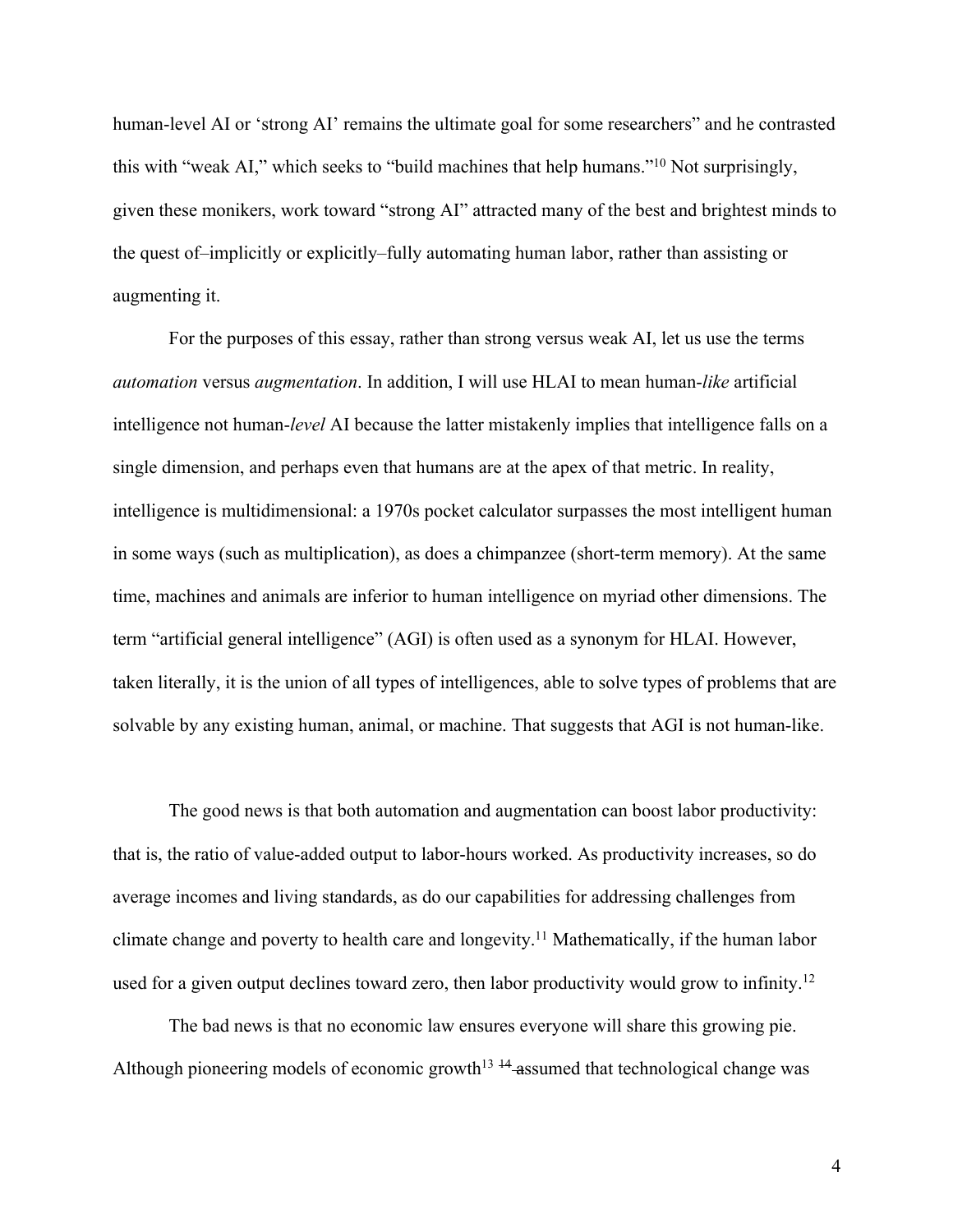neutral, in practice technological change can disproportionately help or hurt some groups, even if it is beneficial on average.15

In particular, the way the benefits of technology are distributed depends to a great extent on how the technology is deployed and the economic rules and norms that govern the equilibrium allocation of goods, services, and incomes. When technologies automate human labor, they tend to reduce the marginal value of workers' contributions, and more of the gains go to the owners, entrepreneurs, inventors, and architects of the new systems. In contrast, when technologies augment human capabilities, more of the gains go to human workers.16

A common fallacy is to assume that all or most productivity-enhancing innovations belong in the first category: automation. However, the second category, augmentation, has been far more important throughout most of the past two centuries. One metric of this is the economic value of an hour of human labor. Its market price as measured by median wages has grown more than ten-fold since  $1820$ <sup>17</sup> An entrepreneur is willing to pay much more for a worker whose capabilities are amplified by a bulldozer than one who can only work with a shovel, let alone with bare hands.

In many cases, not only wages but also employment grow with the introduction of new technologies. With the invention of jet engines, pilot productivity (in passenger-miles per pilothour) grew immensely. Rather than reducing the number of employed pilots, the technology spurred demand for air travel so much that the number of pilots grew. Although this pattern is comforting, past performance does not guarantee future results. Modern technologies–and, more important, the ones under development–are different from those that were important in the past.<sup>18</sup>

In recent years, we have seen growing evidence that not only is the labor share of the economy declining, but even among workers, some groups are beginning to fall even farther

5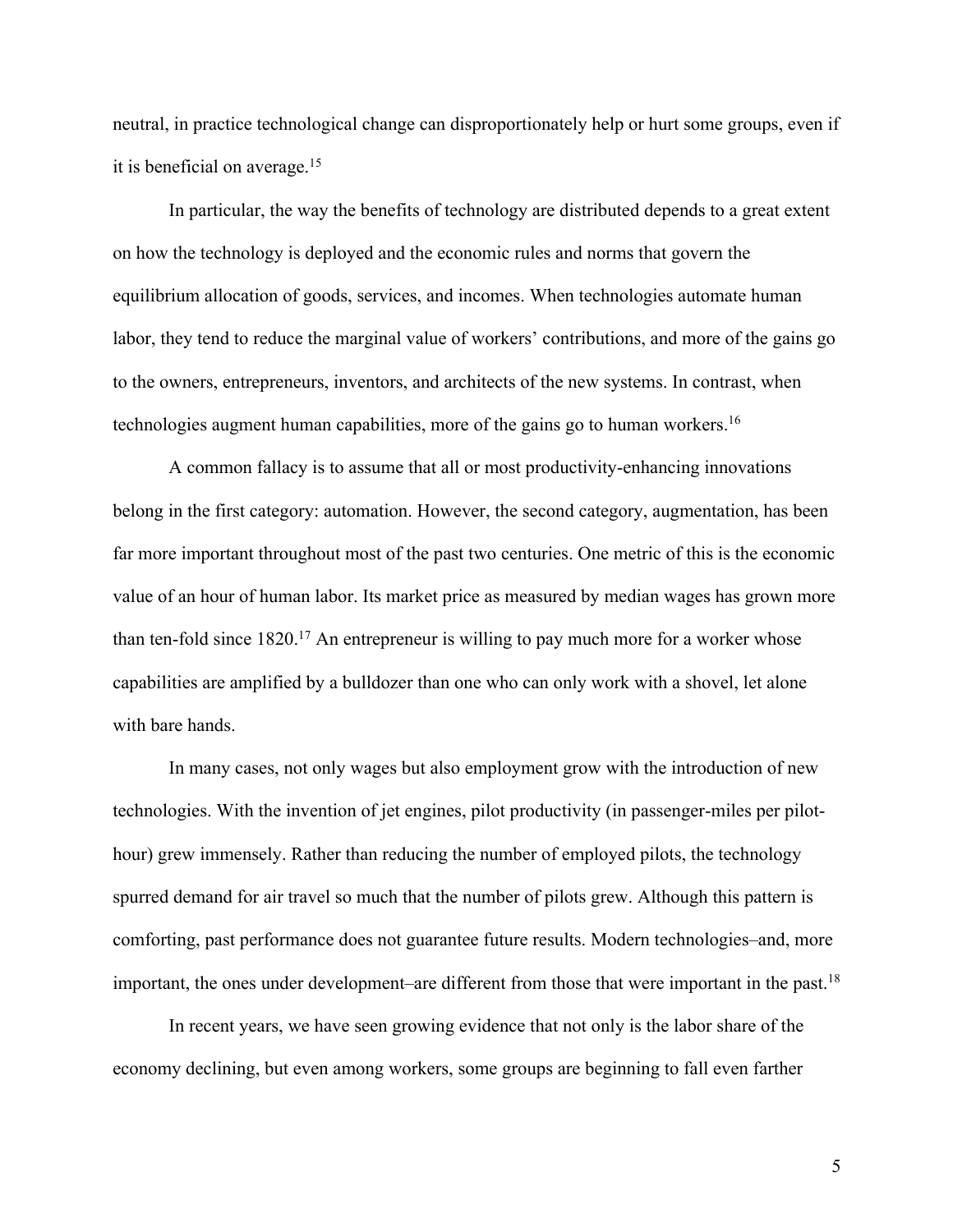behind.19 Over the past forty years, the numbers of millionaires and billionaires grew but the average real wages for Americans with only a high school education fell.<sup>20</sup> While many phenomena contributed to this, including new patterns of global trade, changes in technology deployment are the single biggest explanation.

If capital in the form of AI can perform more tasks, those with unique assets, talents, or skills that are not easily replaced with technology stand to benefit disproportionately.<sup>21</sup> The result has been greater wealth concentration.<sup>22</sup>

Ultimately, a focus on more human-like AI can make technology a better substitute for the many non-superstar workers, driving down their market wages, even as it amplifies the market power of a few.<sup>23</sup> This has created a growing fear that AI and related advances will lead to a burgeoning class of unemployable or "zero marginal product" people.<sup>24</sup> \*\*\*

n unfettered market is likely to create socially excessive incentives for innovations that automate human labor and produce weak incentives for technology that augments humans. The first fundamental welfare theorem of economics states that under a particular set of conditions, market prices lead to a *pareto optimal* outcome: that is, one where no one can be made better off without making someone else worse off. But the theorem does not hold when there are innovations that change the production possibilities set or externalities that affect people who are not part of the market. A

Both innovations and externalities are of central importance to the economic effects of AI, since AI is not only an innovation itself, but also one that triggers cascades of complementary innovations, from new products to new production systems.<sup>25</sup> Furthermore, the effects of AI, particularly on work, are rife with externalities. When a worker loses opportunities

6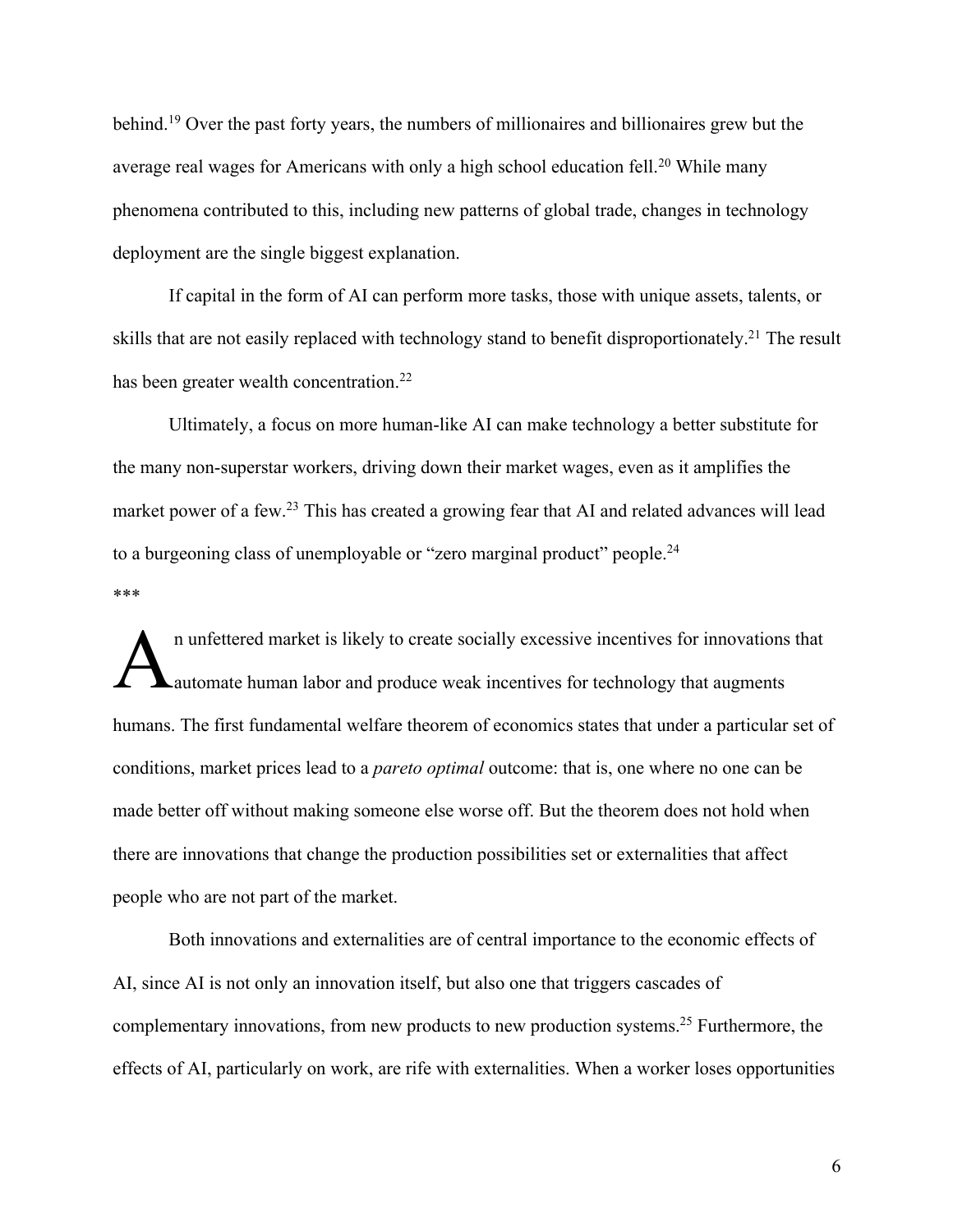to earn labor income, the costs go beyond the newly unemployed to affect many others in their community and in the broader society. With fading opportunities often come the dark horses of alcoholism, crime, and opioid abuse. Recently, the United States has experienced the first decline in life expectancies in its recorded history, a result of increasing deaths from suicide, drug overdose, and alcoholism, what economists Anne Case and Angus Deaton call "deaths of despair."26

This spiral of marginalization can grow because concentration of economic power often begets concentration of political power. In the words attributed to Louis Brandeis: "We may have democracy, or we may have wealth concentrated in the hands of a few, but we can't have both." In contrast, when humans are indispensable to value creation, economic power will tend to be more decentralized. Historically, most economically valuable knowledge–what economist Simon Kuznets called "useful knowledge"–resided within human brains.27 But no human brain can contain even a small fraction of the useful knowledge needed to run even a medium-sized business, let alone a whole industry or economy, so knowledge had to be distributed and decentralized.28 The decentralization of useful knowledge, in turn, decentralizes economic and political power.

Unlike nonhuman assets such as property and machinery, much of a person's knowledge is inalienable, both in the practical sense that no one person can know everything that another person knows and in the legal sense that its ownership cannot be legally transferred.<sup>29</sup> In contrast, when knowledge becomes codified and digitized, it can be owned, transferred, and concentrated very easily. Thus, when knowledge shifts from humans to machines, it opens the possibility of concentration of power. When historians look back on the first two decades of the twenty-first century, they will note the striking growth in the digitization and codification of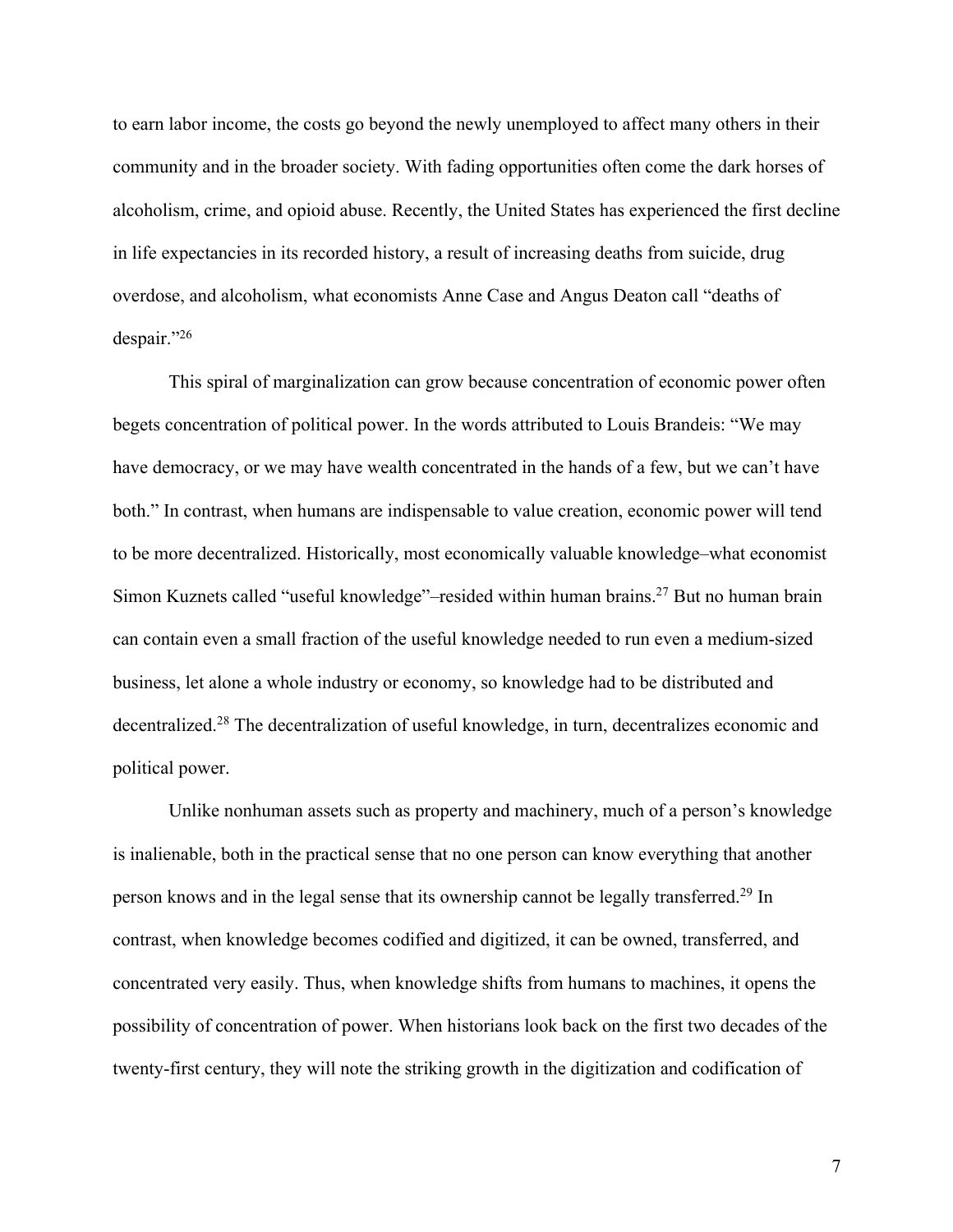information and knowledge.<sup>30</sup> In parallel, machine learning models are becoming larger, with hundreds of billions of parameters, using more data and getting more accurate results.<sup>31</sup>

More formally, incomplete contracts theory shows how ownership of key assets provides bargaining power in relationships between economic agents (such as employers and employees, or business owners and subcontractors).<sup>32</sup> To the extent that a person controls an indispensable asset (like useful knowledge) needed to create and deliver a company's products and services, that person can command not only higher income but also a voice in decision-making. When useful knowledge is inalienably locked in human brains, so too is the power it confers. But when it is made alienable, it enables greater concentration of decision-making and power.<sup>33</sup> \*\*\*

The risks of the Turing trap are amplified because three groups of people–technologists, businesspeople, and policy-makers–each find it alluring. Technologists have sought to replicate human intelligence for decades to address the recurring challenge of what computers could not do. The invention of computers and the birth of the term "electronic brain" were the latest fuel for the ongoing battle between technologists and humanist philosophers.<sup>34</sup> The philosophers posited a long list of ordinary and lofty human capacities that computers would never be able to do. No machine could play checkers, master chess, read printed words, recognize speech, translate between human languages, distinguish images, climb stairs, win at Jeopardy or Go, write poems, and so forth. T

For professors, it is tempting to assign such projects to their graduate students. Devising challenges that are new, useful, and achievable can be as difficult as solving them. Rather than specify a task that neither humans nor machines have ever done before, why not ask the research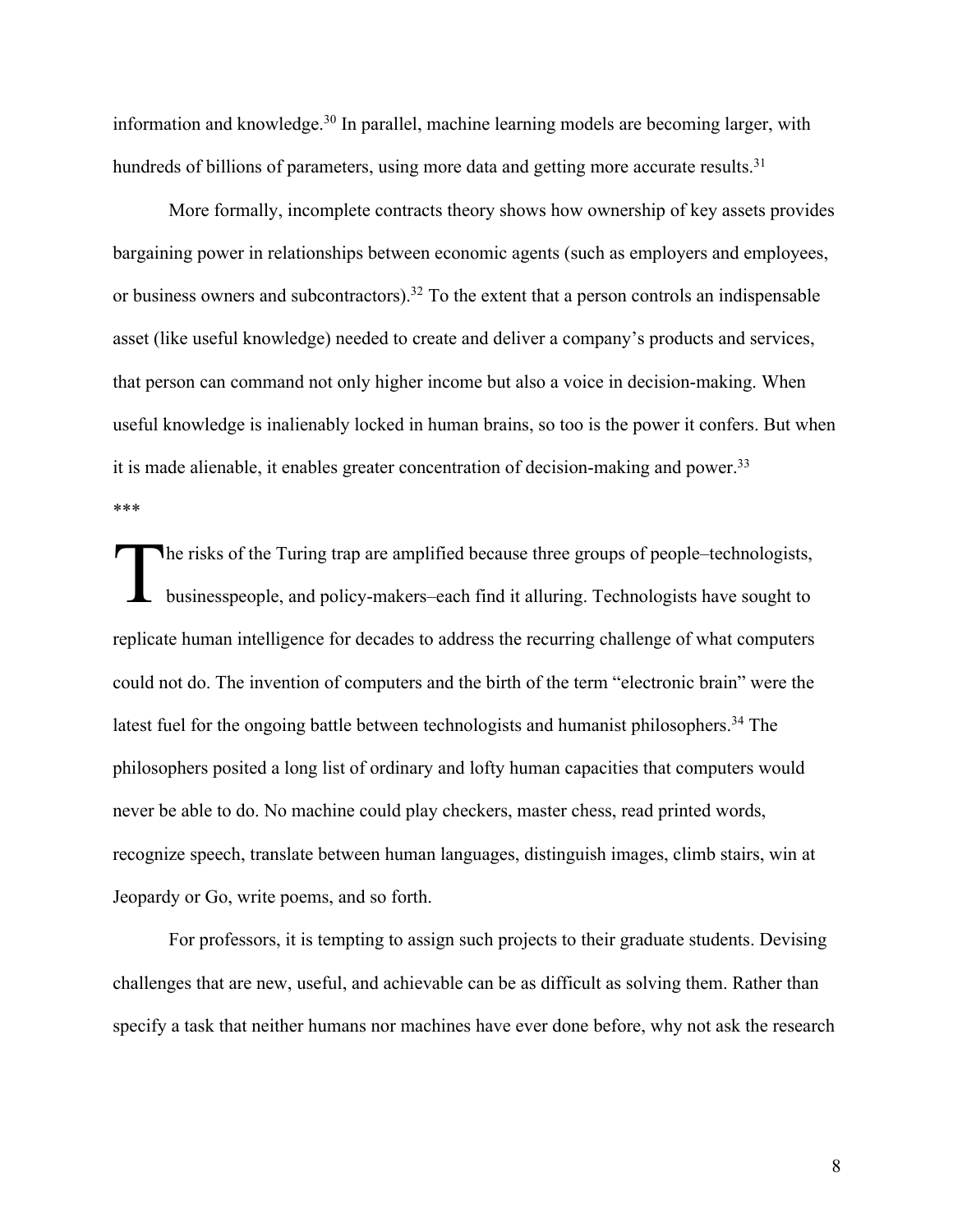team to design a machine that replicates an existing human capability? Unlike more ambitious goals, replication has an existence proof that such tasks are, in principle, feasible and useful. While the appeal of human-like systems is clear, the paradoxical reality is that HLAI can be more difficult and less valuable than systems that achieve superhuman performance.

In 1988, robotics developer Hans Moravec noted<sup>35</sup> that "it is comparatively easy to make computers exhibit adult level performance on intelligence tests or playing checkers, and difficult or impossible to give them the skills of a one-year-old when it comes to perception and mobility." But I would argue that in many domains, Moravec was not nearly ambitious enough. It is often comparatively easier for a machine to achieve *superhuman* performance in new domains than to match ordinary humans in the tasks they do regularly.

Humans have evolved over millions of years to be able to comfort a baby, navigate a cluttered forest, or pluck the ripest blueberry from a bush, tasks that are difficult if not impossible for current machines. But machines excel when it comes to seeing X-rays, etching millions of transistors on a fragment of silicon, or scanning billions of webpages to find the most relevant one,. Imagine how feeble and limited our technology would be if past engineers set their sights on merely replicating human-levels of perception, actuation, and cognition. Augmenting humans with technology opens an endless frontier of new abilities and opportunities. The set of tasks that humans and machines can do together is undoubtedly much larger than those humans can do alone (Figure 1). Machines can perceive things that are imperceptible to humans, they can act on objects in ways that no human can, and they can comprehend things that are incomprehensible to the human brain. As Demis Hassabis, CEO of Deepmind, put it, the AI system "doesn't play like a human, and it doesn't play like a program. It plays in a third, almost alien, way  $\dots$  it's like chess from another dimension."<sup>36</sup> Computer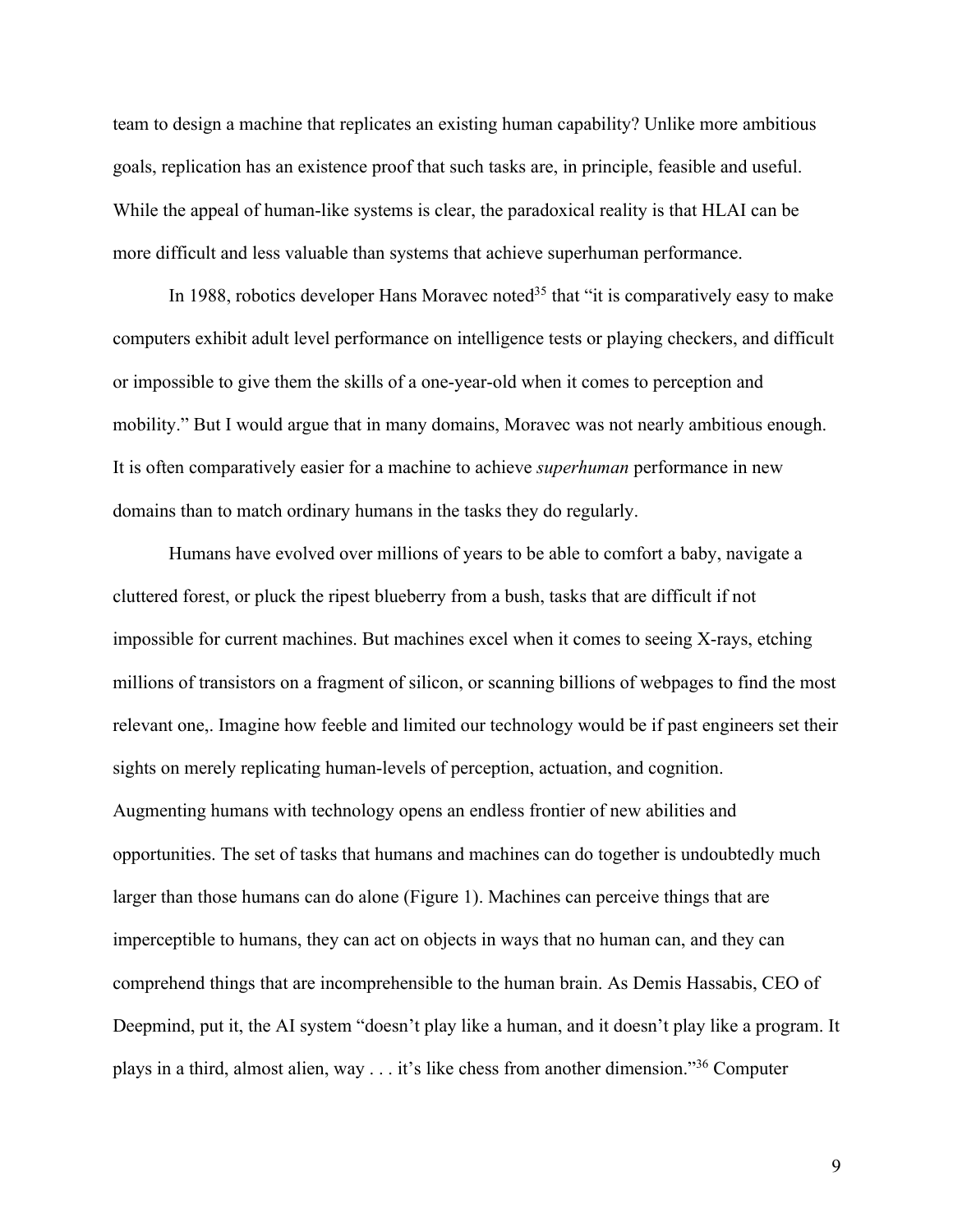scientist Jonathan Schaeffer explains the source of its superiority: "I'm absolutely convinced it's because it hasn't learned from humans."37 More fundamentally, inventing tools that augment the process of invention itself promises to expand not only our collective abilities, but to accelerate the rate of expansion of those abilities.

Figure 1

[Labor Automation and Augmentation]



Figure 1: There is far more opportunity in augmenting humans to do new tasks, rather than automating what they can already do

What about businesspeople? They often find that substituting machinery for human labor is the low-hanging fruit of innovation. The simplest approach is to implement plug-and-play automation: swap in a piece of machinery for each task a human is currently doing. That mindset reduces the need for more radical changes to business processes.<sup>38</sup> Task-level automation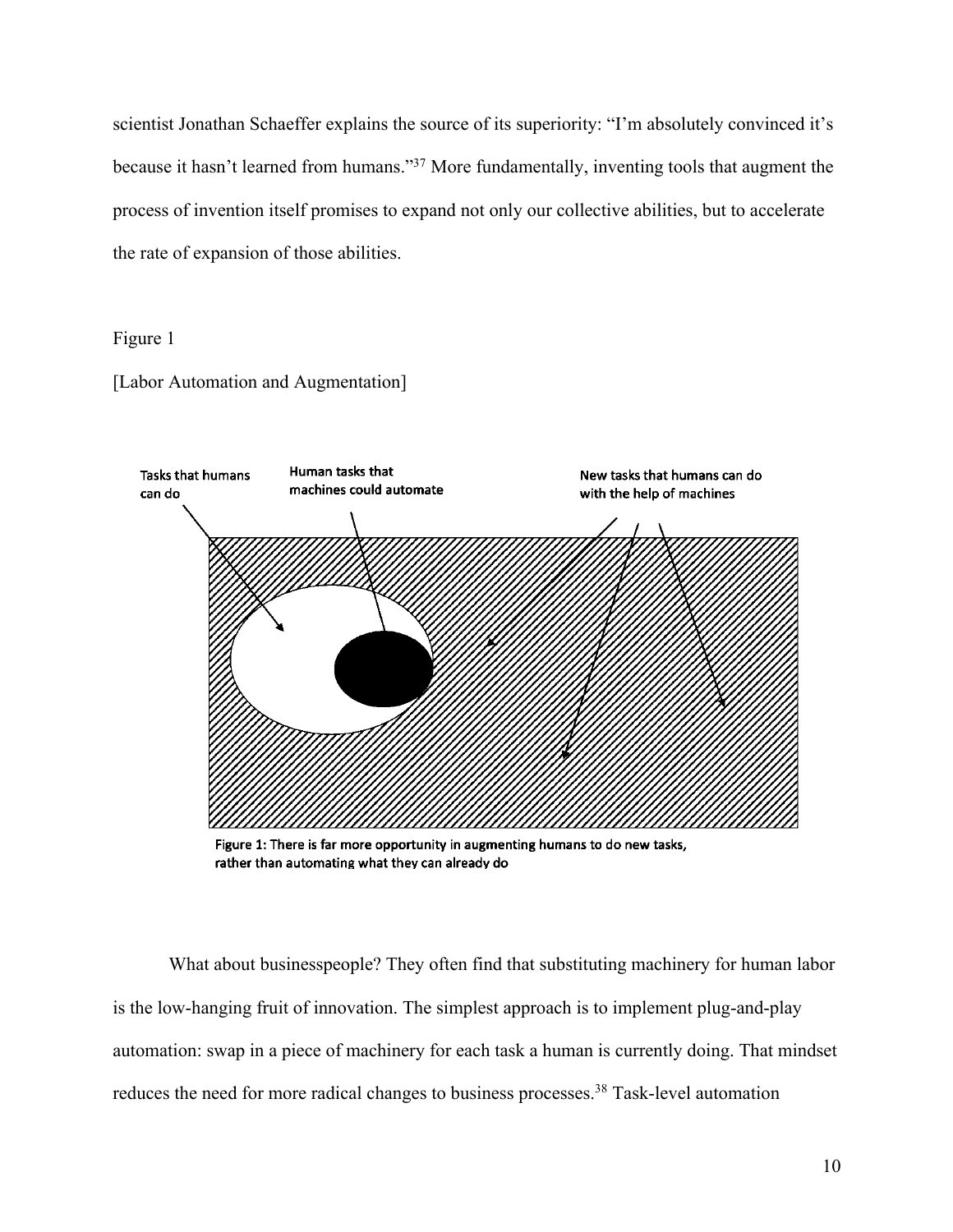reduces the need to understand subtle interdependencies and creates easy A-B tests, by focusing on a known task with easily measurable performance improvement.

Similarly, because labor costs are the biggest line item in almost every company's budget, automating jobs is a popular strategy for managers. Cutting costs–which can be an internally coordinated effort–is often easier than expanding markets. Moreover, many investors prefer "scalable" business models, which is often a synonym for a business that can grow without hiring and the complexities that entails.

But here again, when businesspeople focus on automation, they often set out to achieve a task that is both less ambitious and more difficult than it need be. To understand the limits of substitution-oriented automation, consider a thought experiment. What if our old friend Dædalus had at his disposal an extremely talented team of engineers 3,500 years ago and had, somehow, built human-like machines that fully automated every work-related task that his fellow Greeks were doing.

- Herding sheep? Automated.
- Making clay pottery? Automated.
- Weaving tunics? Automated.
- Repairing horse-drawn carts? Automated.
- Bloodletting victims of disease? Automated.

The good news is that labor productivity would soar, freeing the ancient Greeks for a life of leisure. The bad news is that their living standards and health outcomes would come nowhere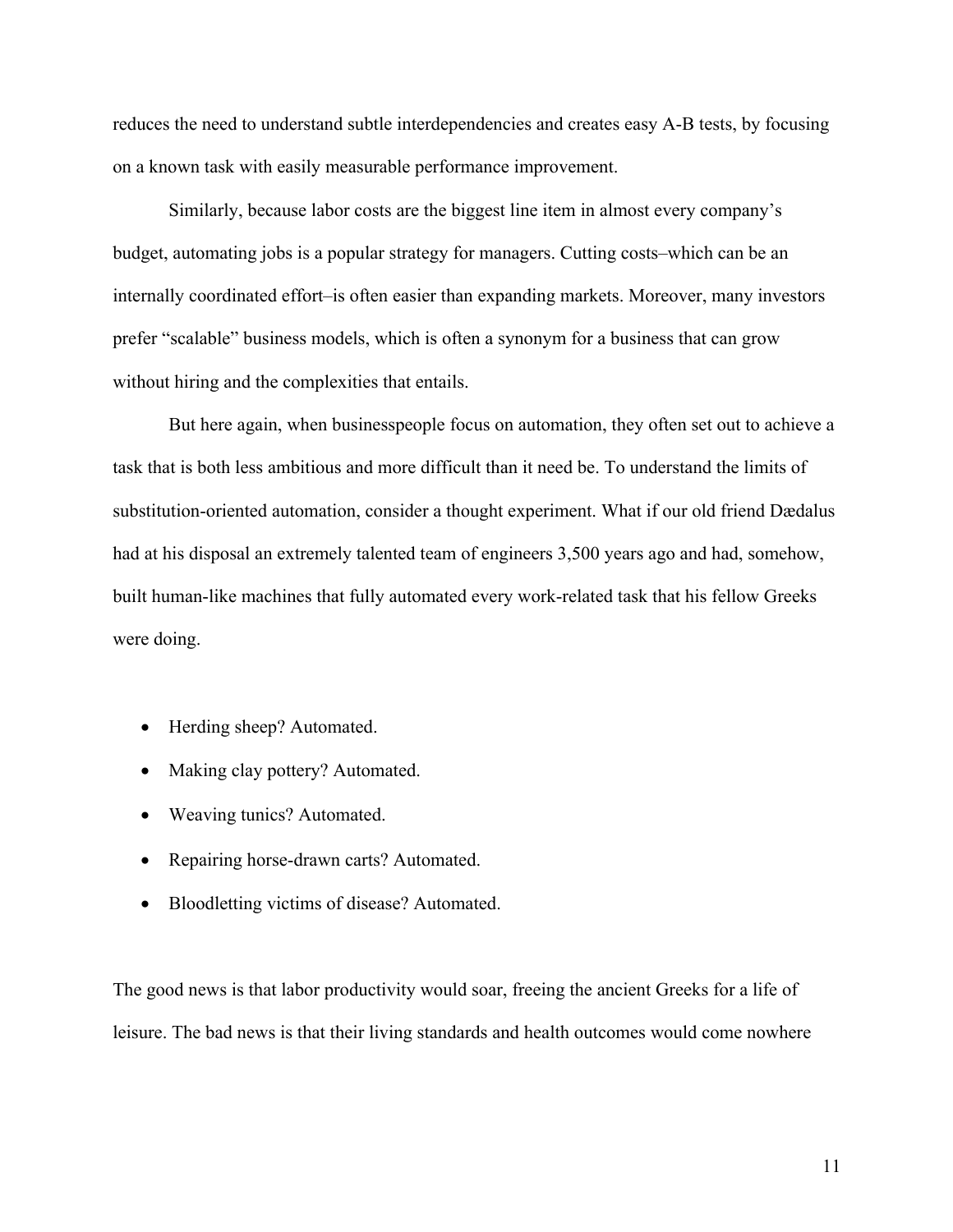near matching ours. After all, there is only so much value one can get from clay pots and horsedrawn carts, even with unlimited quantities and zero prices.

In contrast, most of the value that our economy has created since ancient times comes from new goods and services that not even the kings of ancient empires had, not from cheaper versions of existing goods.<sup>39</sup> In turn, myriad new tasks are required: fully 60 percent of people are now employed in occupations that did not exist in 1940.<sup>40</sup> In short, automating labor ultimately unlocks less value than augmenting it to create something new.

At the same time, automating a whole job is often brutally difficult. Most jobs involve many tasks that are extremely challenging to automate, even with the most clever technologies. For example, AI may be able to read mammograms better than a human radiologist, but it cannot do the other twenty-six tasks associated with the job, according to O-NET, such as comforting a concerned patient or coordinating on a care plan with other doctors.41 My work with Tom Mitchell and Daniel Rock on the suitability for machine learning found many occupations in which machines could contribute some tasks, but zero occupations out of 950 in which machine learning could do 100 percent of the necessary tasks.<sup>42</sup>

The same principle applies to the more complex production systems that involve multiple people working together.43 To be successful, firms typically need to adopt a new technology as part of a system of mutually reinforcing organizational changes.<sup>44</sup>

Consider another thought experiment: Imagine if Jeff Bezos had "automated" existing bookstores by simply replacing all the human cashiers with robot cashiers. That might have cut costs a bit, but the total impact would have been muted. Instead, Amazon reinvented the concept of a bookstore by combining humans and machines in a novel way. As a result, they offer vastly greater product selection, ratings, reviews, and advice, and enable 24/7 retail access from the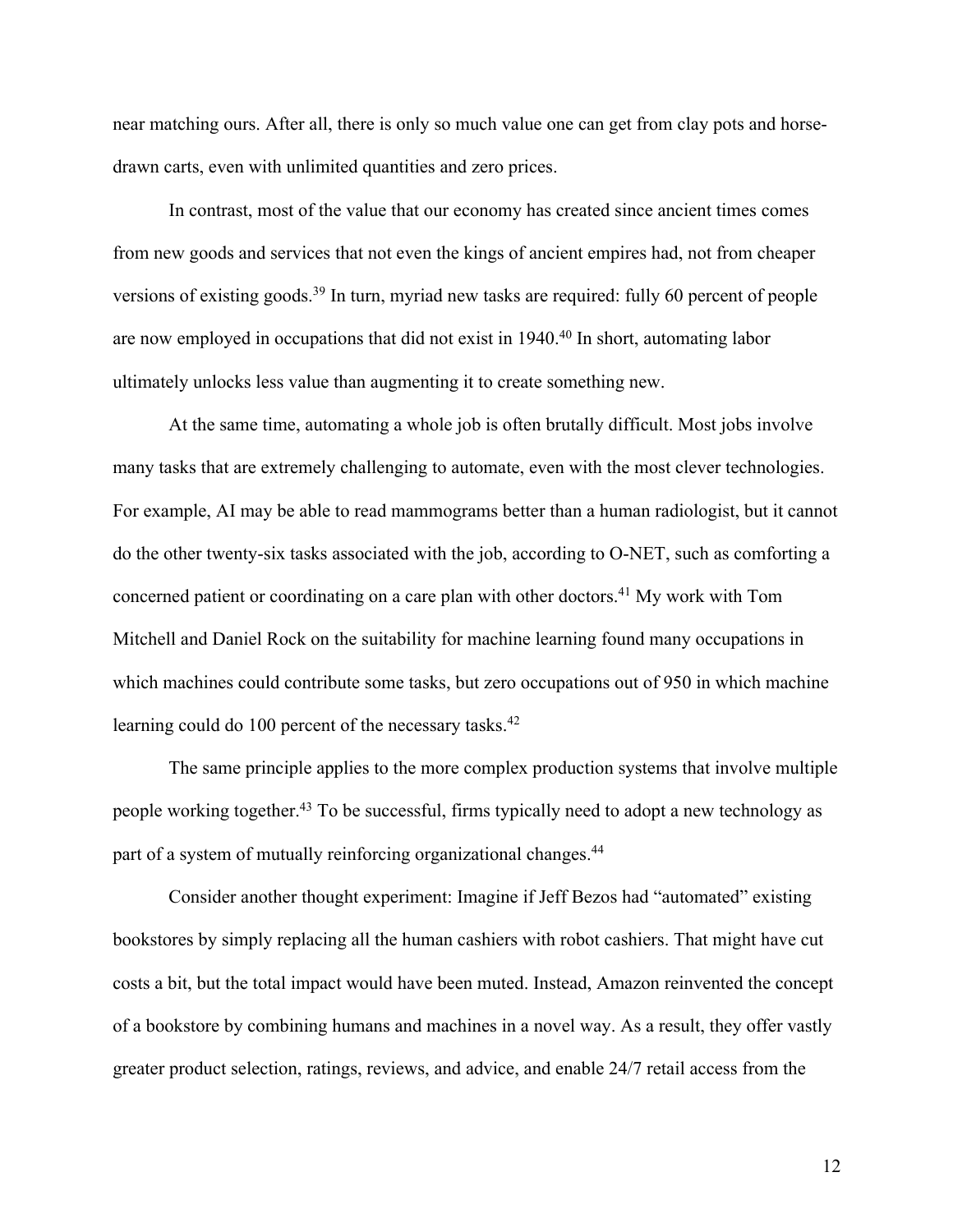comfort of customers' homes. The power of the technology was not in automating the work of humans in the existing retail bookstore concept but in reinventing and augmenting how customers find, assess, purchase, and receive books and, in turn, other retail goods.

Third, policy-makers have also often tilted the playing field toward automating human labor rather than augmenting it. For instance, the U.S. tax code currently encourages capital investment over investment in labor through effective tax rates that are much higher on labor than on plant and equipment.<sup>45</sup>

Consider a third thought experiment: two potential ventures each use AI to create one billion dollars of profits. If one of them achieves this by augmenting and employing a thousand workers, the firm will owe corporate and payroll taxes, while the employees will pay income taxes, payroll taxes, and other taxes. If the second business has no employees, the government may collect the same corporate taxes, but no payroll taxes and no taxes paid by workers. As a result, the second business model pays far less in total taxes.

This disparity is amplified because the tax code treats labor income more harshly than capital income. In 1986, top tax rates on capital income and labor income were equalized in the United States, but since then, successive changes have created a large disparity, with the 2021 top marginal federal tax rates on labor income of 37 percent, while long capital gains have a variety of favorable rules, including a lower statutory tax rate of 20 percent, the deferral of taxes until capital gains are realized, and the "step-up basis" rule that resets capital gains to zero, wiping out the associated taxes, when assets are inherited.

The first rule of tax policy is simple: you tend to get less of whatever you tax. Thus, a tax code that treats income that uses labor less favorably than income derived from capital will favor automation over augmentation. Undoing this imbalance would lead to more balanced incentives.

13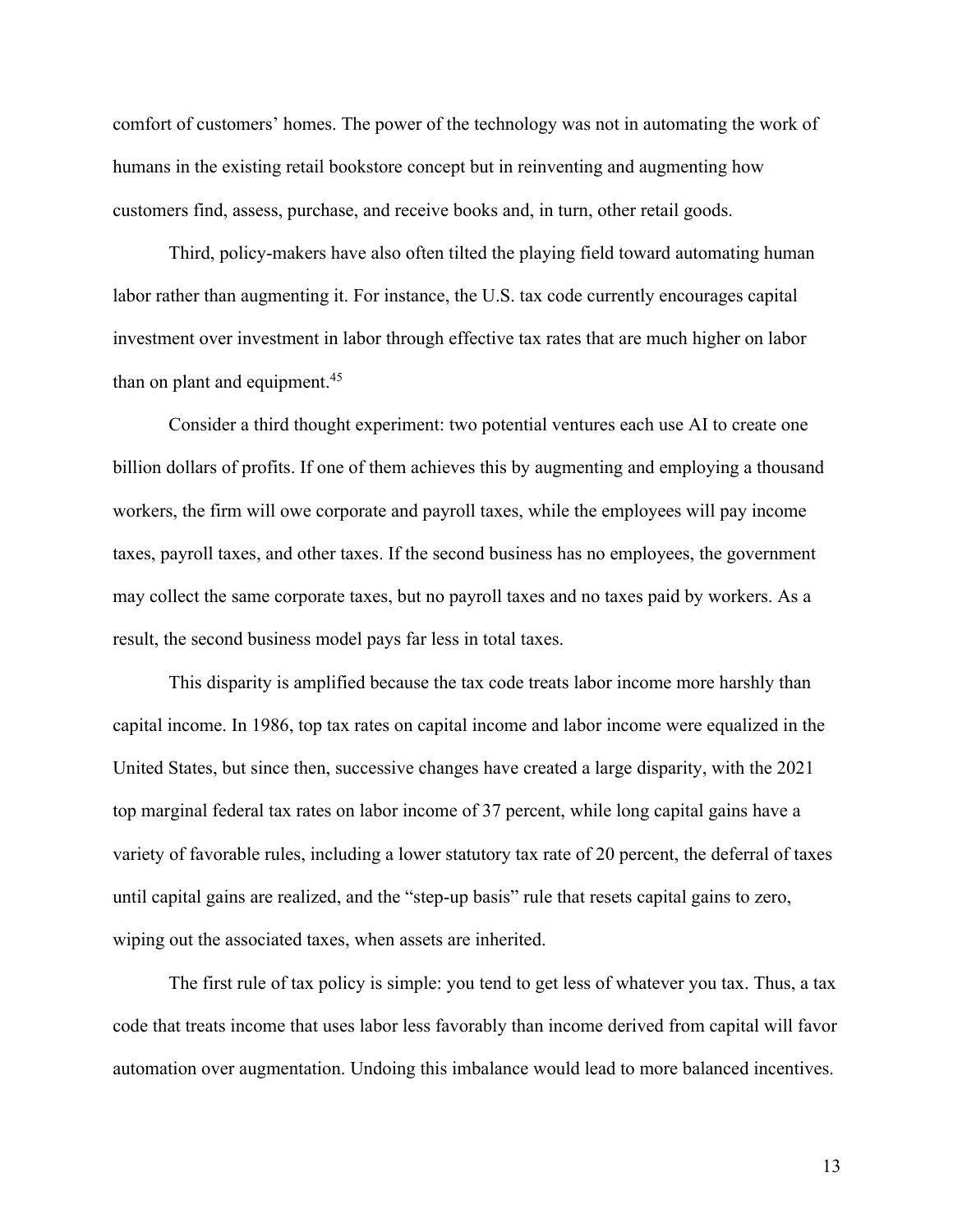In fact, given the positive externalities of more widely shared prosperity, a case could be made for treating wage income *more* favorably than capital income, for instance by expanding the earned income tax credit.46

Government policy in other areas could also do more to steer the economy clear of the Turing Trap. The growing use of AI, even if only for complementing workers, and the further reinvention of organizations around this new general-purpose technology implies a great need for worker training or retraining. In fact, for each dollar spent on machine learning technology, companies may need to spend nine dollars on intangible human capital.47 However, training suffers from a serious externality issue: companies that incur the costs to train or retrain workers may reap only a fraction of the benefits of those investments, with the rest potentially going to other companies, including competitors, as these workers are free to bring their skills to their new employers. At the same time, workers are often cash- and credit-constrained, limiting their ability to invest in their own skills development.<sup>48</sup> This implies that governments policy should directly provide this training or provide incentives for corporate training that offset the externalities created by labor mobility.<sup>49</sup>

In sum, the risks of the Turing Trap are increased not by just one group in our society, but by the misaligned incentives of technologists, businesspeople, and policy-makers. \*\*\*

he future is not preordained. We control the extent to which AI either expands human opportunity through augmentation or replaces humans through automation. We can work on challenges that are easy for machines and hard for humans, rather than hard for machines and easy for humans. The first option offers the opportunity of growing and sharing the economic pie by augmenting the workforce with tools and platforms. The second option risks dividing the T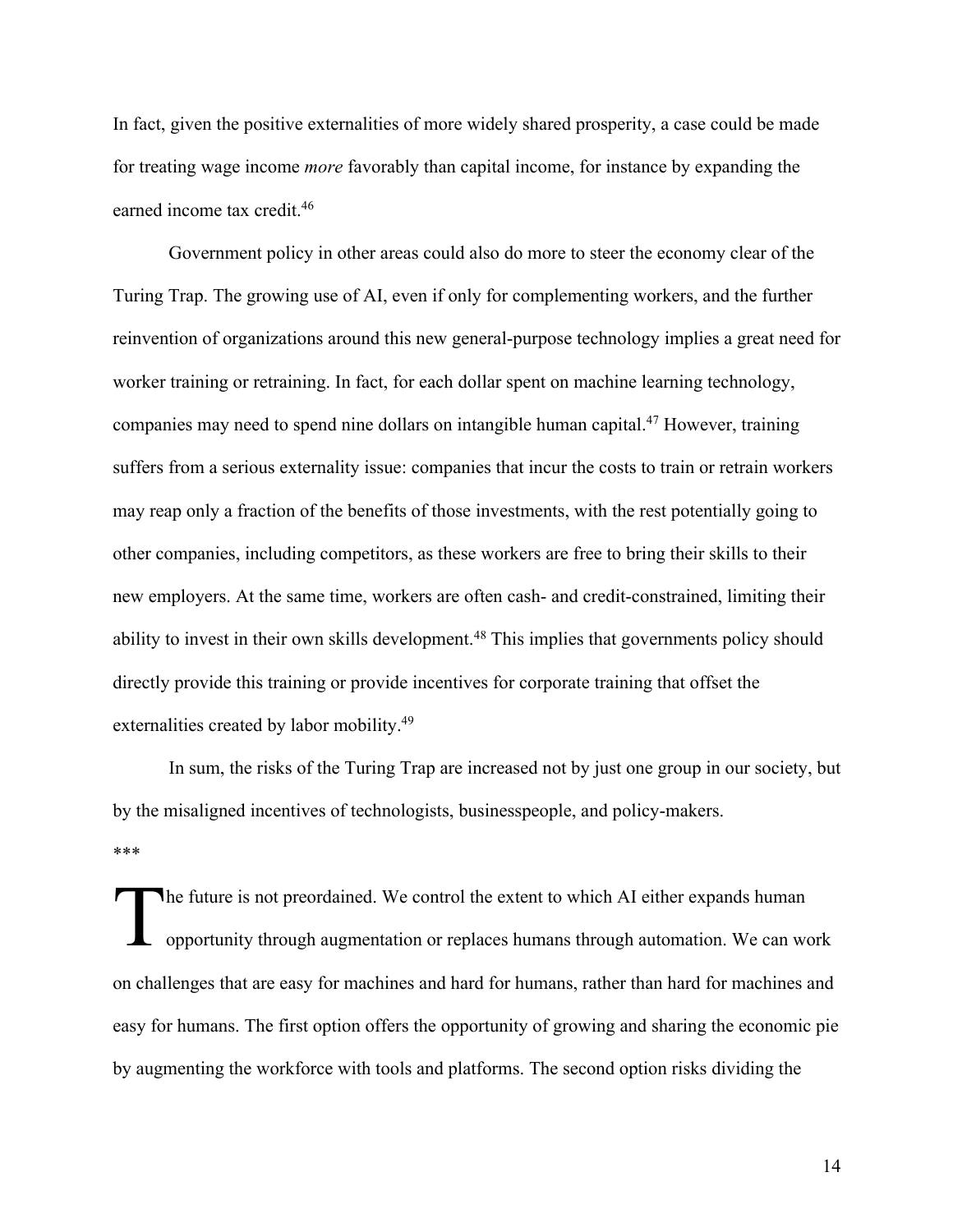economic pie among an ever-smaller number of people by creating automation that displaces ever-more types of workers.

While both approaches can and do contribute to progress, too many technologists, businesspeople, and policy-makers have been putting a finger on the scales in favor of replacement. Moreover, the tendency of a greater concentration of technological and economic power to beget a greater concentration of political power risks trapping a powerless majority into an unhappy equilibrium: the Turing Trap.

The backlash against free trade offers a cautionary tale. Economists have long argued that free trade and globalization tend to grow the economic pie through the power of comparative advantage and specialization. They have also acknowledged that market forces alone do not ensure that every person in every country will come out ahead. So they proposed a grand bargain: maximize free trade to maximize wealth creation and then distribute the benefits broadly to compensate any injured occupations, industries, and regions. It hasn't worked as they had hoped. As the economic winners gained power, they reneged on the second part of the bargain, leaving many workers worse off than before.<sup>50</sup> The result helped fuel a populist backlash that led to import tariffs and other barriers to free trade. Economists wept.

Some of the same dynamics are already underway with AI. More and more Americans, and indeed workers around the world, believe that while the technology may be creating a new billionaire class, it is not working for them. The more technology is used to replace rather than augment labor, the worse the disparity may become, and the greater the resentments that feed destructive political instincts and actions. More fundamentally, the moral imperative of treating people as ends, and not merely as means, calls for everyone to share in the gains of automation.

15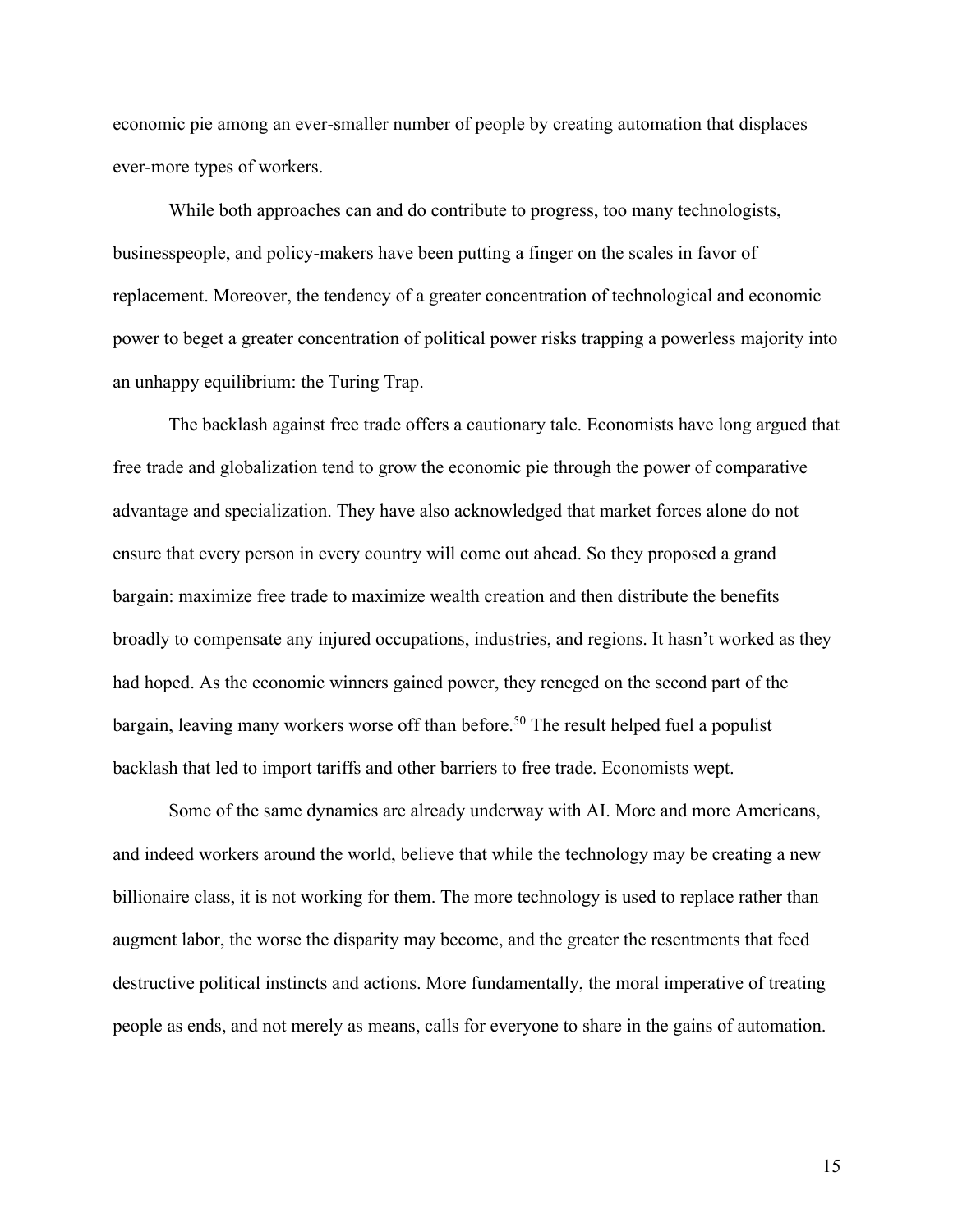The solution is not to slow down technology, but rather to eliminate or reverse the excess incentives for automation over augmentation. In concert, we must build political and economic institutions that are robust in the face of the growing power of AI. We can reverse the growing tech backlash by creating the kind of prosperous society that inspires discovery, boosts living standards, and offers political inclusion for everyone. By redirecting our efforts, we can avoid the Turing Trap and create prosperity for the many, not just the few.

Author's note: The core ideas in this essay were inspired by a series of conversations with James Manyika and Andrew McAfee. I am grateful for valuable comments and suggestions on this work from Matt Beane, Seth Benzell, Katya Klinova, Alena Kykalova, Gary Marcus, Andrea Meyer, and Dana Meyer, but they should not be held responsible for any errors or opinions in the essay.

**Erik Brynjolfsson** is the Jerry Yang and Akiko Yamazaki Professor and Senior Fellow at the Institute for Human-Centered AI and Director of the Digital Economy Lab at Stanford University. He is also the Ralph Landau Senior Fellow at the Institute for Economic Policy Research and Professor by Courtesy at the Graduate School of Business and Department of Economics at Stanford University, and a Research Associate at the National Bureau of Economic Research. He is the author or co-author of seven books including (with Andrew McAfee): *Machine, Platform, Crowd: Harnessing Our Digital Future* (2017), *The Second Machine Age: Work, Progress, and Prosperity in a Time of Brilliant Technologies* (2014), and *Race against the Machine: How the Digital Revolution Is Accelerating Innovation, Driving Productivity, and Irreversibly Transforming Employment and the Economy* (2011) and (with Adam Saunders): *Wired for Innovation: How Information Technology Is Reshaping the Economy (2009).*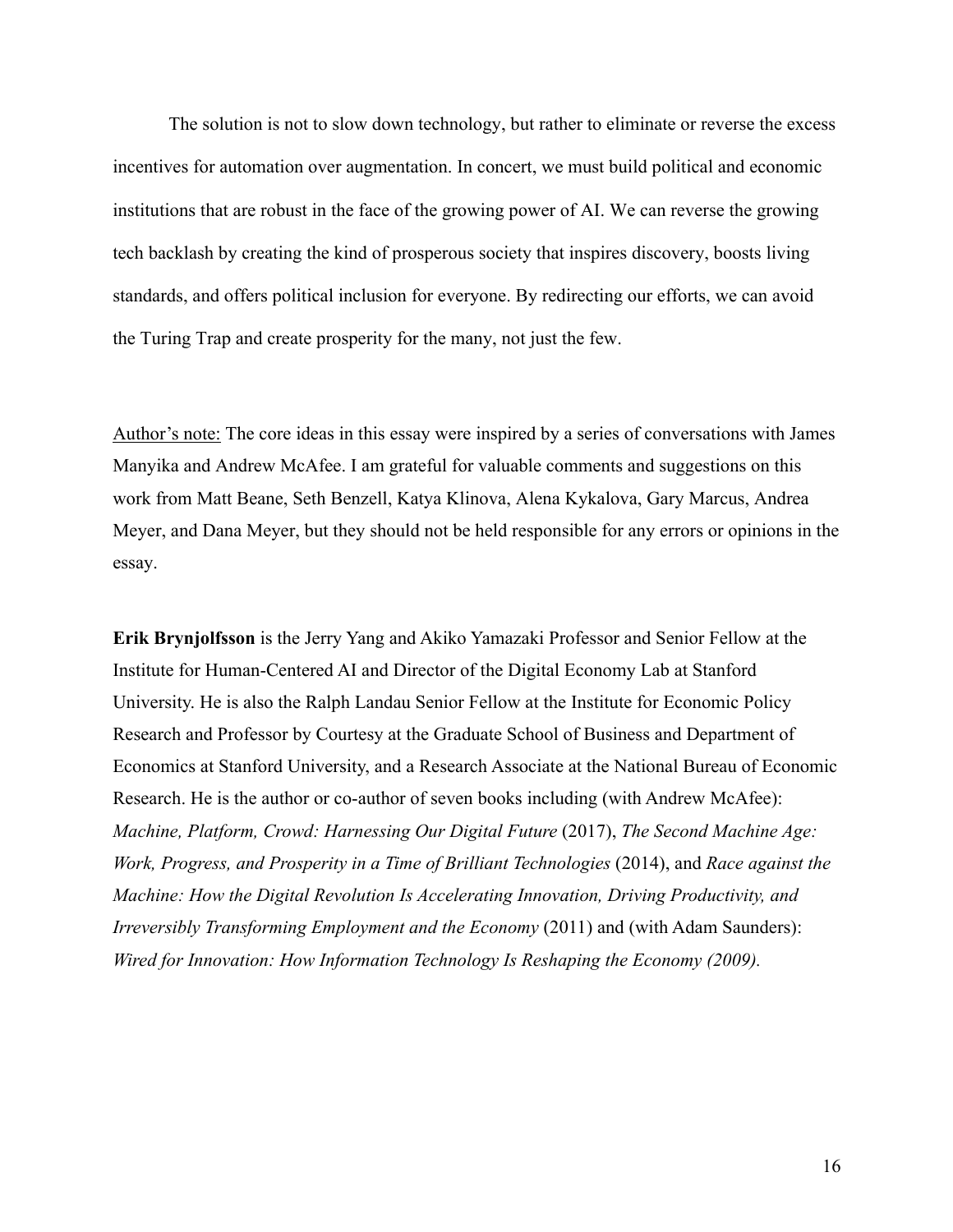<sup>1</sup> Alan Turing (October 1950), "Computing Machinery and Intelligence", Mind, LIX (236): 433– 460, doi:10.1093/mind/LIX.236.433*.* An earlier articulation of this test comes from Descartes in *The Discourse*, in which he wrote,

If there were machines which bore a resemblance to our bodies and imitated our actions as closely as possible for all practical purposes, we should still have two very certain means of recognizing that they were not real men. The first is that they could never use words, or put together signs, as we do in order to declare our thoughts to others. . . . Secondly, even though some machines might do some things as well as we do them, or perhaps even better, they would inevitably fail in others, which would reveal that they are acting not from understanding.

<sup>2</sup> Carolyn Price, "Plato, Opinions and the Statues of Daedalus," OpenLearn, updated June 19,

2019, https://www.open.edu/openlearn/history-the-arts/philosophy/plato-opinions-and-the-

statues-daedalus; and Andrew Stewart, "The Archaic Period," Perseus Digital Library,

http://www.perseus.tufts.edu/hopper/text?doc=Perseus:text:1999.04.0008:part=2:chapter=1&hig

hlight=daedalus.

<sup>3</sup> "The Origin of the Word 'Robot," Science Friday, April 22, 2011,

https://www.sciencefriday.com/segments/the-origin-of-the-word-robot/.

<sup>4</sup> Millions of people are now working alongside robots. For a recent survey on the diffusion of

robots, AI, and other advanced technologies in the United States, see Nikolas Zolas, Zachary

Kroff, Erik Brynjolfsson, et al., "Advanced Technologies Adoption and Use by U.S. Firms:

Evidence from the Annual Business Survey," NBER Working Paper No. 28290 (Cambridge,

Mass.: National Bureau of Economic Research, 2020).

<sup>5</sup> Apologies to Arthur C. Clarke.

<sup>6</sup> See, for example, Daniel Zhang, Saurabh Mishra, Erik Brynjolfsson, et al., "The AI Index 2021 Annual Report," arXiv preprint arXiv:2103.06312 (Ithaca, N.Y.: Cornell University, 2021), esp.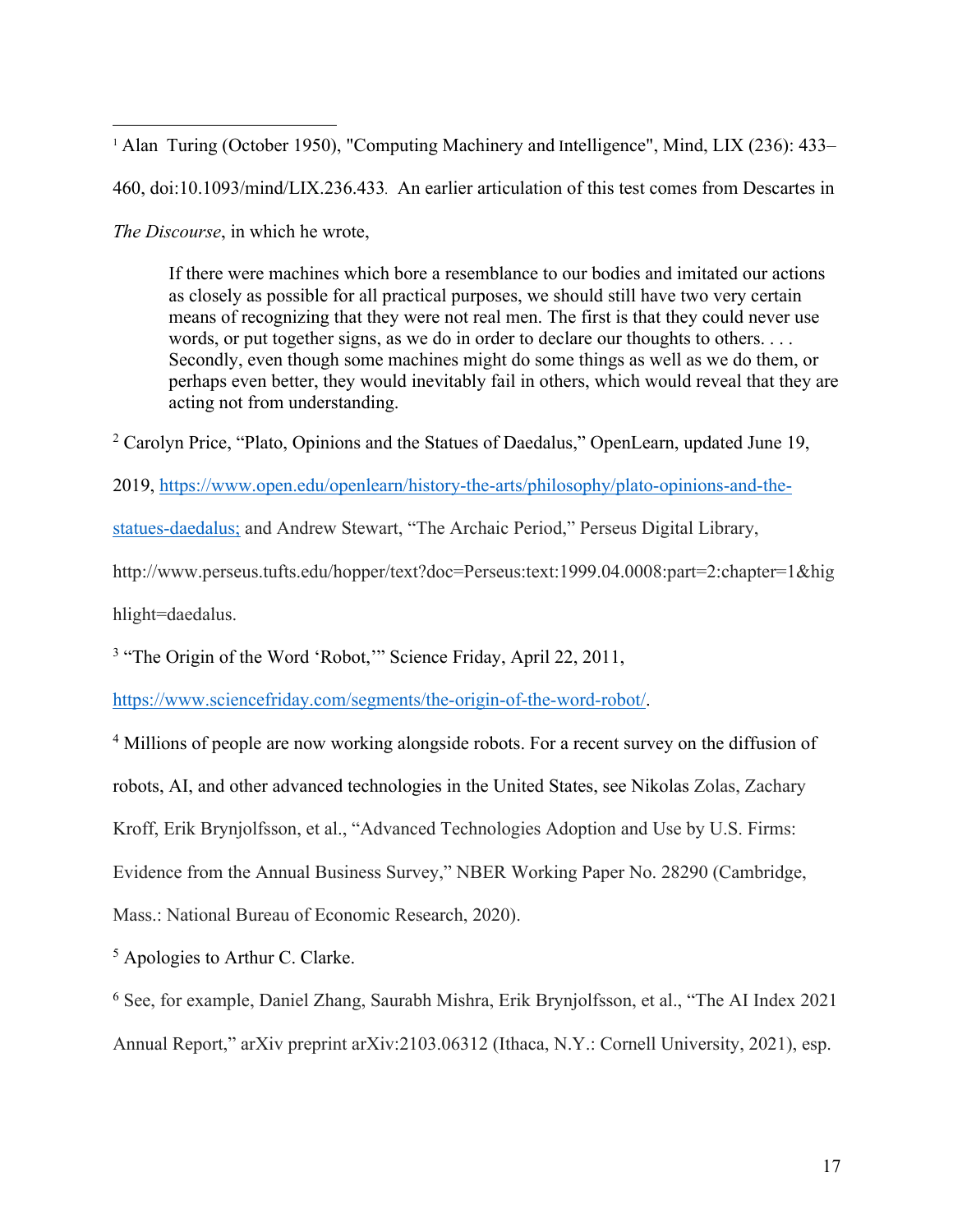chap. 2. In regard to image recognition, see, for instance, the success of image recognition systems in Olga Russakovsky, Jia Deng, Hao Su, et al., "Imagenet Large Scale Visual Recognition Challenge," *International Journal of Computer Vision* 115 (3) (2015): 211–252.

<sup>7</sup> Erik Brynjolfsson and Andrew McAfee, "The Business of Artificial Intelligence," *Harvard Business Review* (2017): 3–11.

<sup>8</sup> See for example, Hubert Dreyfus, *What Computers Can't Do* (Cambridge, Mass.: MIT Press,

1972), Nils J. Nilsson, "Human-Level Artificial Intelligence? Be Serious!" *AI Magazine* 26 (4)

(2005): 68; and Gary Marcus, Francesca Rossi, and Manuela Veloso, "Beyond the Turing

Test," *AI Magazine* 37 (1) (2016): 3–4.

<sup>9</sup> Nilsson, "Human-Level Artificial Intelligence?" 68.

<sup>10</sup> John Searle was the first to use the terms strong AI and weak AI, writing that with weak AI, "the principal value of the computer . . . is that it gives us a very powerful tool," while strong AI "really is a mind." Ed Feigenbaum has argued that creating such intelligence is the "manifest destiny" of computer science. (John R. Searle. 1980. Minds, Brains, and Programs. Behavioral and Brain Sciences 3(3): 417–57.

 $11$  If working hours fall fast enough, it is theoretically possible, though empirically unlikely, that

living standards could fall even as productivity rises.

 $12$  However, as discussed below, this does not necessarily mean living standards would rise

without bound.

<sup>13</sup> See, for example, Robert M. Solow, "A Contribution to the Theory of Economic Growth," *The Quarterly Journal of Economics* 70 (1) (1956): 65–94.

<sup>15</sup> See for example Daron Acemoglu, "Directed Technical Change," *Review of Economic* 

*Studies* 69 (4) (2002): 781–809.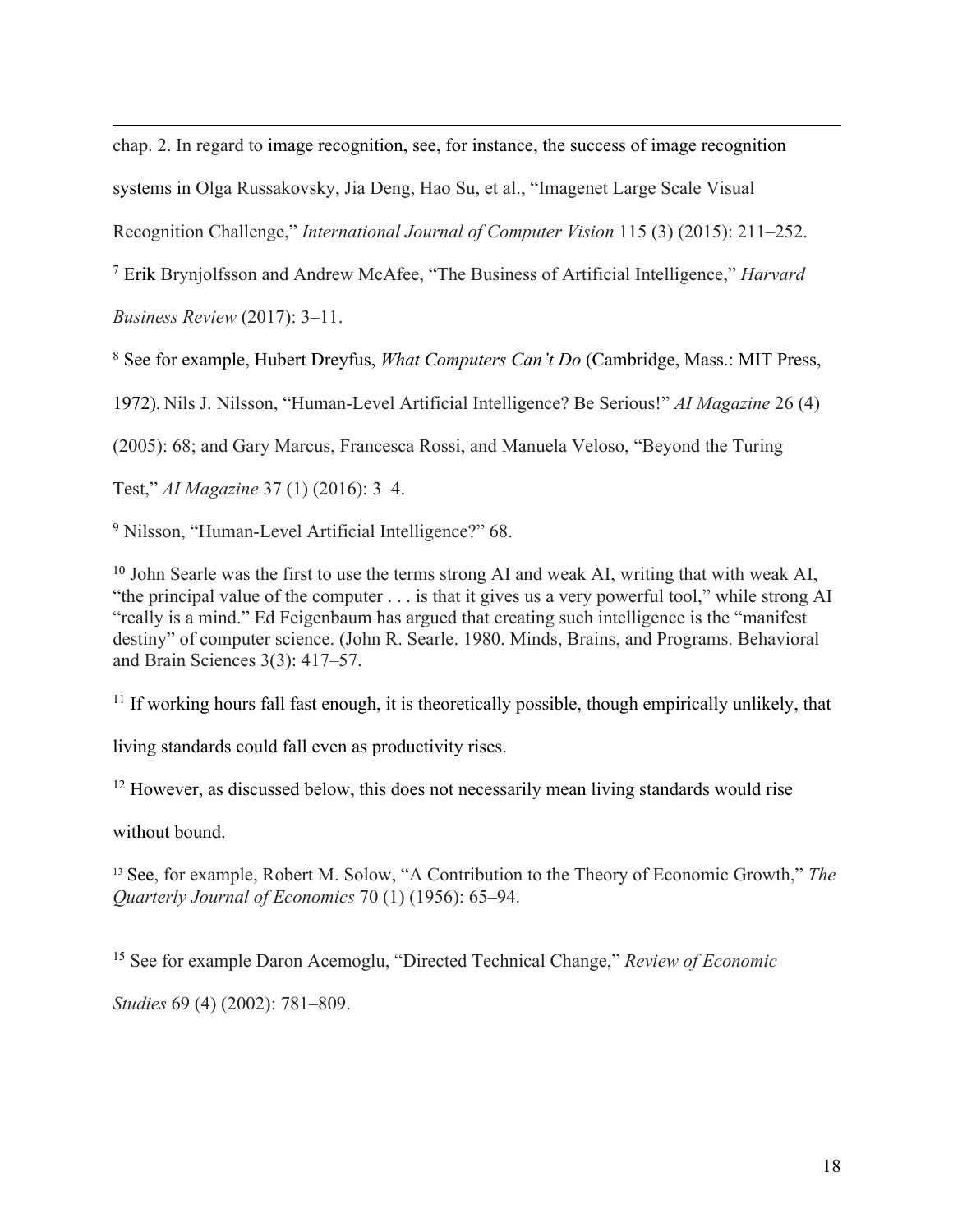<sup>16</sup> See, for instance, Erik Brynjolfsson and Andrew McAfee, *Race Against the Machine: How the Digital Revolution Is Accelerating Innovation, Driving Productivity, and Irreversibly* 

*Transforming Employment and the Econom*y (Lexington, Mass.: Digital Frontier Press, 2011);

and Daron Acemoglu and Pascual Restrepo, "The Race Between Machine and Man: Implications of Technology for Growth, Factor Shares, and Employment," *American Economic Review* 108 (6) (2018): 1488–1542.

<sup>17</sup> For instance, the real wage of a building laborer in Great Britain is estimated to have grown from sixteen times the amount needed for subsistence in 1820 to 167 times that level by the year 2000, according to Jan Luiten Van Zanden, Joerg Baten, Marco Mira d'Ercole, et al., eds., *How Was Life? Global Well-Being since 1820* (Paris: OECD Publishing, 2014).

<sup>18</sup> For instance, a majority of aircraft on US Navy aircraft carriers are likely to be unmmaned. See Oriana Pawlyk, "Future Navy Carriers Could Have More Drones Than Manned Aircraft, Admiral Says", *Military.com*, March 30, 2021. "

<sup>19</sup> Loukas Karabarbounis and Brent Neiman, "The Global Decline of the Labor Share," *The* 

*Quarterly Journal of Economics* 129 (1) (2014): 61–103; and David Autor, "Work of the Past,

Work of the Future," NBER Working Paper No. 25588 (Cambridge, Mass.: National Bureau of

Economic Research, 2019). For a broader survey, see Morgan R. Frank, David Autor, James E.

Bessen, et al., "Toward Understanding the Impact of Artificial Intelligence on

Labor," *Proceedings of the National Academy of Sciences* 116 (14) (2019): 6531–6539.

<sup>20</sup> Daron Acemoglu and David Autor, "Skills, Tasks and Technologies: Implications for

Employment and Earnings," *Handbook of Labor Economics* 4 (2011): 1043–1171.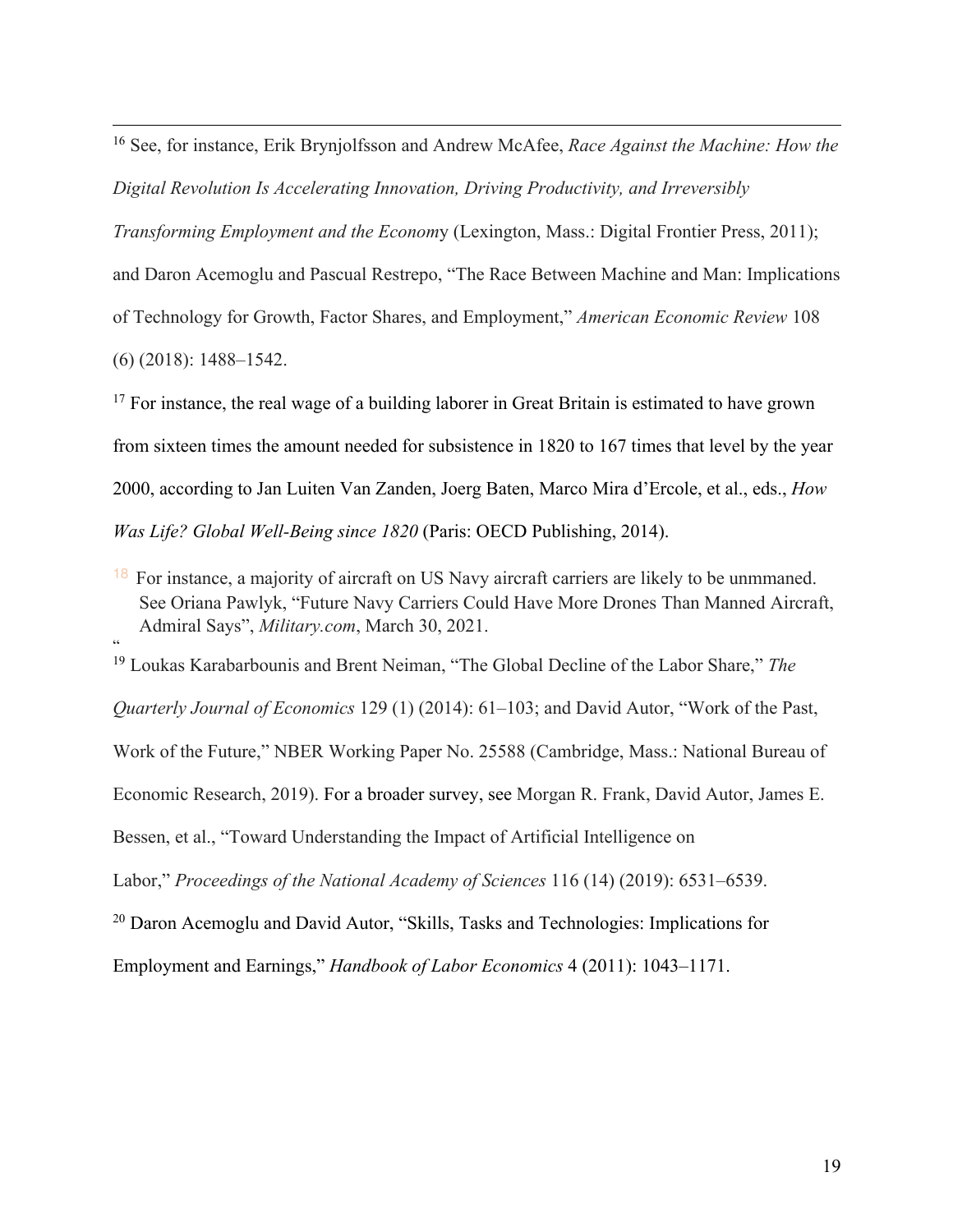<sup>21</sup> Seth G. Benzell and Erik Brynjolfsson, "Digital Abundance and Scarce Architects: Implications for Wages, Interest Rates, and Growth," NBER Working Paper No. 25585 (Cambridge, Mass.: National Bureau of Economic Research, 2021).

<sup>22</sup> Prasanna Tambe, Lorin Hitt, Daniel Rock, and Erik Brynjolfsson, "Digital Capital and Superstar Firms," Hutchins Center Working Paper #73 (Washington, D.C.: Hutchins Center at Brookings, 2021), https://www.brookings.edu/research/digital-capital- and-superstar-firms. <sup>23</sup> There is some evidence that capital is already becoming an increasingly good substitute for labor. See, for instance, the discussion in Michael Knoblach and Fabian Stöckl, "What Determines the Elasticity of Substitution between Capital and Labor? A Literature Review," *Journal of Economic Surveys* 34 (4) (2020): 852.

<sup>24</sup> See, for example, Tyler Cowen, *Average Is Over: Powering America beyond the Age of the Great Stagnation* (New York: Penguin, 2013). Or more provocatively, Yuval Noah Harari, "The Rise of the Useless Class," Ted Talk, February 24, 2017, https://ideas.ted.com/the-rise-of-theuseless-class/.

<sup>25</sup> Erik Brynjolfsson and Andrew McAfee, "Artificial Intelligence, for Real," *Harvard Business Review*, August 7, 2017.

<sup>26</sup> Robert D. Putnam, *Our Kids: The American Dream in Crisis* (New York: Simon and Schuster, 2016) describes the negative effects of joblessness, while Anne Case and Angus Deaton, *Deaths of Despair and the Future of Capitalism* (Princeton, N.J.: Princeton University Press, 2021) documents the sharp decline in life expectancy among many of the same people.

<sup>27</sup> Simon Smith Kuznets, *Economic Growth and Structure: Selected Essays* (New York: W. W. Norton & Co., 1965).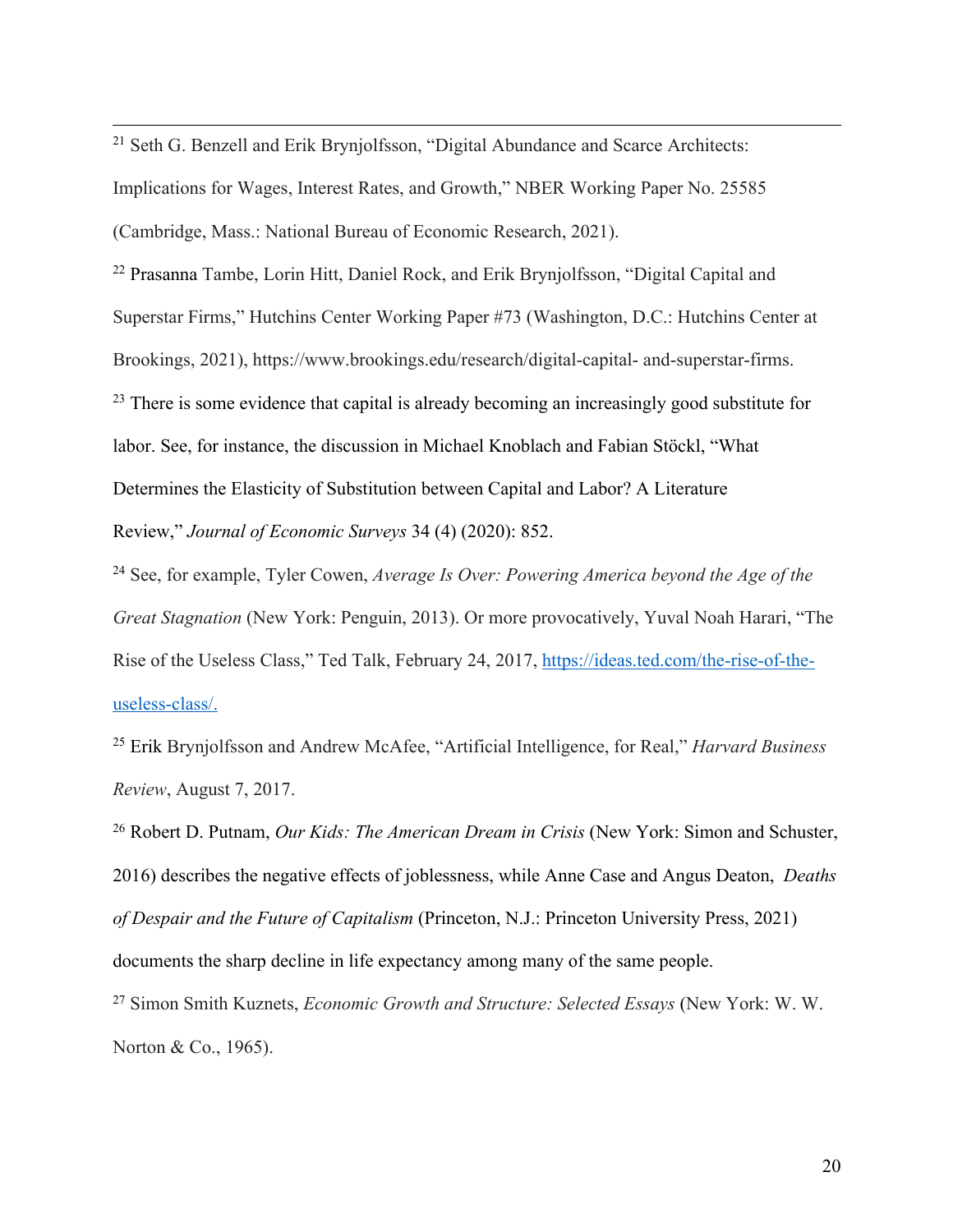<sup>28</sup> Friedrich August Hayek, "The Use of Knowledge in Society," *The American Economic Review* 35 (4) (1945): 519–530.

<sup>29</sup> Erik Brynjolfsson, "Information Assets, Technology and Organization," *Management Science* 40 (12) (1994): 1645–1662, https:// doi.org/10.1287/mnsc.40.12.1645.

<sup>30</sup> For instance, in the year 2000, an estimated 85 billion (mostly analog) photos were taken, but by 2020, that had grown nearly twenty-fold to 1.4 trillion (almost all digital) photos.

<sup>31</sup> Andrew Ng, "What Data Scientists Should Know about Deep Learning," speech presented at Extract Data Conference, November 24, 2015, https://www.slideshare.net/ExtractConf/andrewng-chief-scientist-at-baidu (accessed September 9, 2021).

<sup>32</sup> Sanford J. Grossman and Oliver D. Hart, "The Costs and Benefits of Ownership: A Theory of

Vertical and Lateral Integration," *Journal of Political Economy* 94 (4) (1986): 691–719; and

Oliver D. Hart and John Moore, "Property Rights and the Nature of the Firm," *Journal of* 

*Political Economy* 98 (6) (1990): 1119–1158.

<sup>33</sup> Erik Brynjolfsson and Andrew Ng, "Big AI Can Centralize Decisionmaking and Power. And That's a Problem," MILA-UNESCO Working Paper (Montreal: MILA-UNESCO, 2021). <sup>34</sup> "Simon Electronic Brain–Complete History of the Simon Computer," History Computer, January 4, 2021, https://history-computer.com/simon-electronic-brain-complete-history-of-the-

simon-computer/.

<sup>35</sup> Hans *Moravec (1988), Mind Children,* Harvard University Press

<sup>36</sup> Will Knight "Alpha Zero's 'Alien' Chess Shows the Power, and the Peculiarity, of AI" *Technology*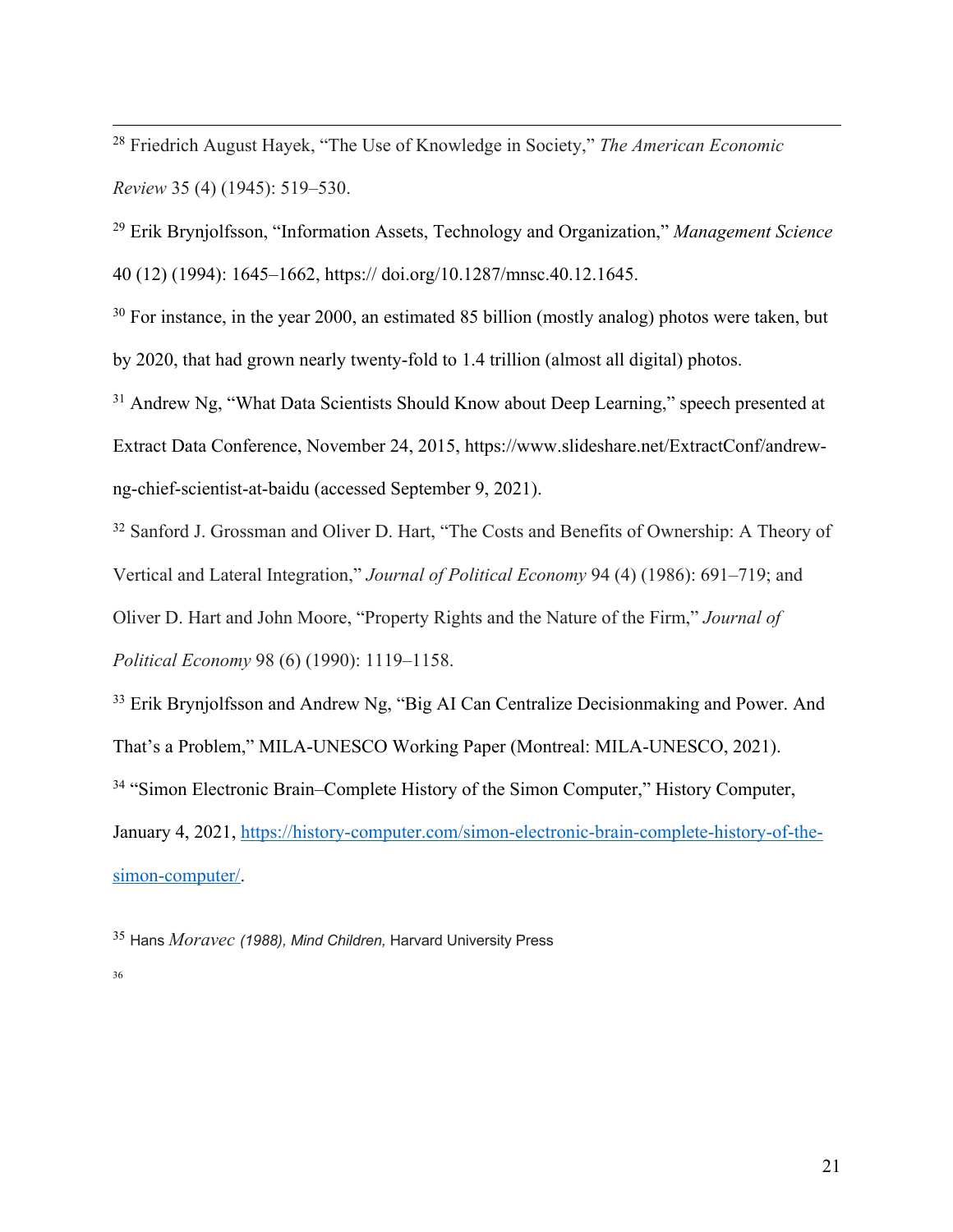<sup>37</sup> Richard Waters, "Techmate: How AI Rewrote the Rules of Chess," *Financial Times*, January 12, 2018.

<sup>38</sup> Matt Beane and Erik Brynjolfsson, "Working with Robots in a Post-Pandemic World," *MIT Sloan Management Review* 62 (1) (2020): 1–5.

<sup>39</sup> Timothy Bresnahan and Robert J. Gordon, "Introduction," *The Economics of New Goods* (Chicago: University of Chicago Press, 1996).

<sup>40</sup> David Autor, Anna Salomons, and Bryan Seegmiller, "New Frontiers: The Origins and Content of New Work, 1940–2018," NBER Preprint, July 26, 2021.

<sup>41</sup> David Killock, "AI Outperforms Radiologists in Mammographic Screening," *Nature Reviews Clinical Oncology* 17 **(**134) (2020), https://doi.org/10.1038/s41571-020-0329-7.

<sup>42</sup> Erik Brynjolfsson, Tom Mitchell, and Daniel Rock, "What Can Machines Learn, and What

Does It Mean for Occupations and the Economy?" *AEA Papers and Proceedings* (2018): 43–47.

<sup>43</sup> Erik Brynjolfsson, Daniel Rock, and Prasanna Tambe, "How Will Machine Learning

Transform the Labor Market?" *Governance in an Emerging New World* (619) (2019),

https://www.hoover.org/research/how-will-machine-learning-transform-labor-market.

<sup>44</sup> Paul Milgrom and John Roberts, "The Economics of Modern Manufacturing: Technology,

Strategy, and Organization," *American Economic Review* 80 (3) (1990): 511–528.

<sup>45</sup> See Daron Acemoglu, Andrea Manera, and Pascual Restrepo, "Does the U.S. Tax Code Favor

Automation?" *Brookings Papers on Economic Activity* (Spring 2020); and Daron Acemoglu,

ed., *Redesigning AI* (Cambridge, Mass.: MIT Press, 2021).

<sup>46</sup> This reverses the classic result suggesting that taxes on capital should be lower than taxes on labor. Christophe Chamley, "Optimal Taxation of Capital Income in General Equilibrium with